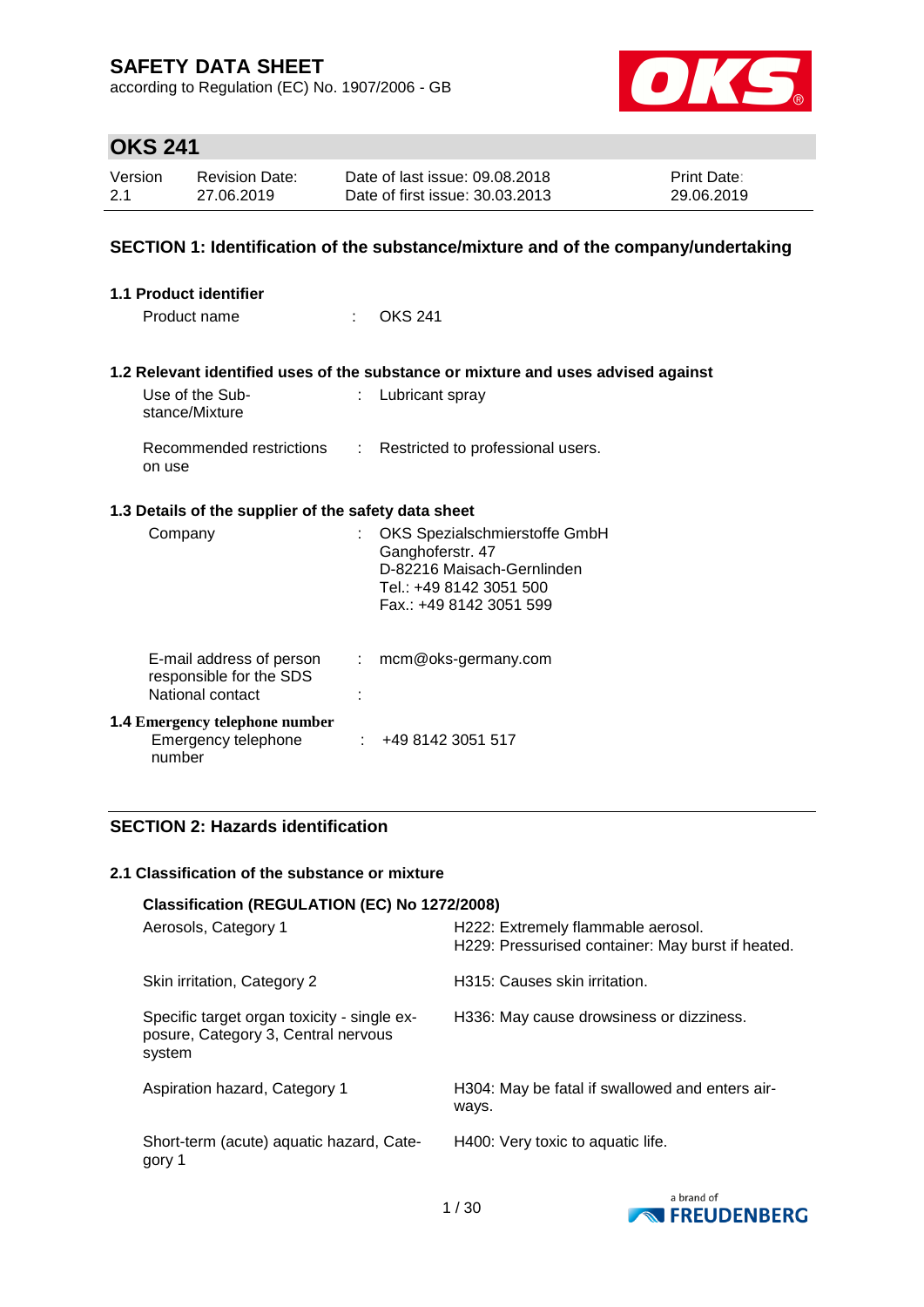according to Regulation (EC) No. 1907/2006 - GB



# **OKS 241**

| Version | <b>Revision Date:</b> | Date of last issue: 09.08.2018  | <b>Print Date:</b> |
|---------|-----------------------|---------------------------------|--------------------|
| -2.1    | 27.06.2019            | Date of first issue: 30.03.2013 | 29.06.2019         |

egory 2

Long-term (chronic) aquatic hazard, Cat-H411: Toxic to aquatic life with long lasting effects.

### **2.2 Label elements**

| Labelling (REGULATION (EC) No 1272/2008) |                                                                      |                                                                                                                                                                                                                                                                |
|------------------------------------------|----------------------------------------------------------------------|----------------------------------------------------------------------------------------------------------------------------------------------------------------------------------------------------------------------------------------------------------------|
| Hazard pictograms                        |                                                                      |                                                                                                                                                                                                                                                                |
| Signal word                              | Danger                                                               |                                                                                                                                                                                                                                                                |
| <b>Hazard statements</b>                 | H <sub>222</sub><br>H <sub>229</sub><br>H304<br>H315<br>H336<br>H410 | Extremely flammable aerosol.<br>Pressurised container: May burst if heated.<br>May be fatal if swallowed and enters air-<br>ways.<br>Causes skin irritation.<br>May cause drowsiness or dizziness.<br>Very toxic to aquatic life with long lasting<br>effects. |
| Precautionary statements                 | <b>Prevention:</b>                                                   |                                                                                                                                                                                                                                                                |
|                                          | P210                                                                 | Keep away from heat, hot surfaces, sparks,<br>open flames and other ignition sources. No<br>smoking.                                                                                                                                                           |
|                                          | P211                                                                 | Do not spray on an open flame or other<br>ignition source.                                                                                                                                                                                                     |
|                                          | P <sub>251</sub><br>P273                                             | Do not pierce or burn, even after use.<br>Avoid release to the environment.                                                                                                                                                                                    |
|                                          | <b>Response:</b>                                                     |                                                                                                                                                                                                                                                                |
|                                          | P301 + P310                                                          | IF SWALLOWED: Immediately call a<br>POISON CENTER/doctor.                                                                                                                                                                                                      |
|                                          | P331<br>P391                                                         | Do NOT induce vomiting.<br>Collect spillage.                                                                                                                                                                                                                   |
|                                          | Storage:                                                             |                                                                                                                                                                                                                                                                |
|                                          | $P410 + P412$                                                        | Protect from sunlight. Do not expose to<br>temperatures exceeding 50 °C/ 122 °F.                                                                                                                                                                               |

Hazardous components which must be listed on the label:

Naphtha (petroleum), hydrotreated light; Low boiling point hydrogen treated naphtha

### **2.3 Other hazards**

This substance/mixture contains no components considered to be either persistent, bioaccumulative and toxic (PBT), or very persistent and very bioaccumulative (vPvB) at levels of 0.1% or higher.

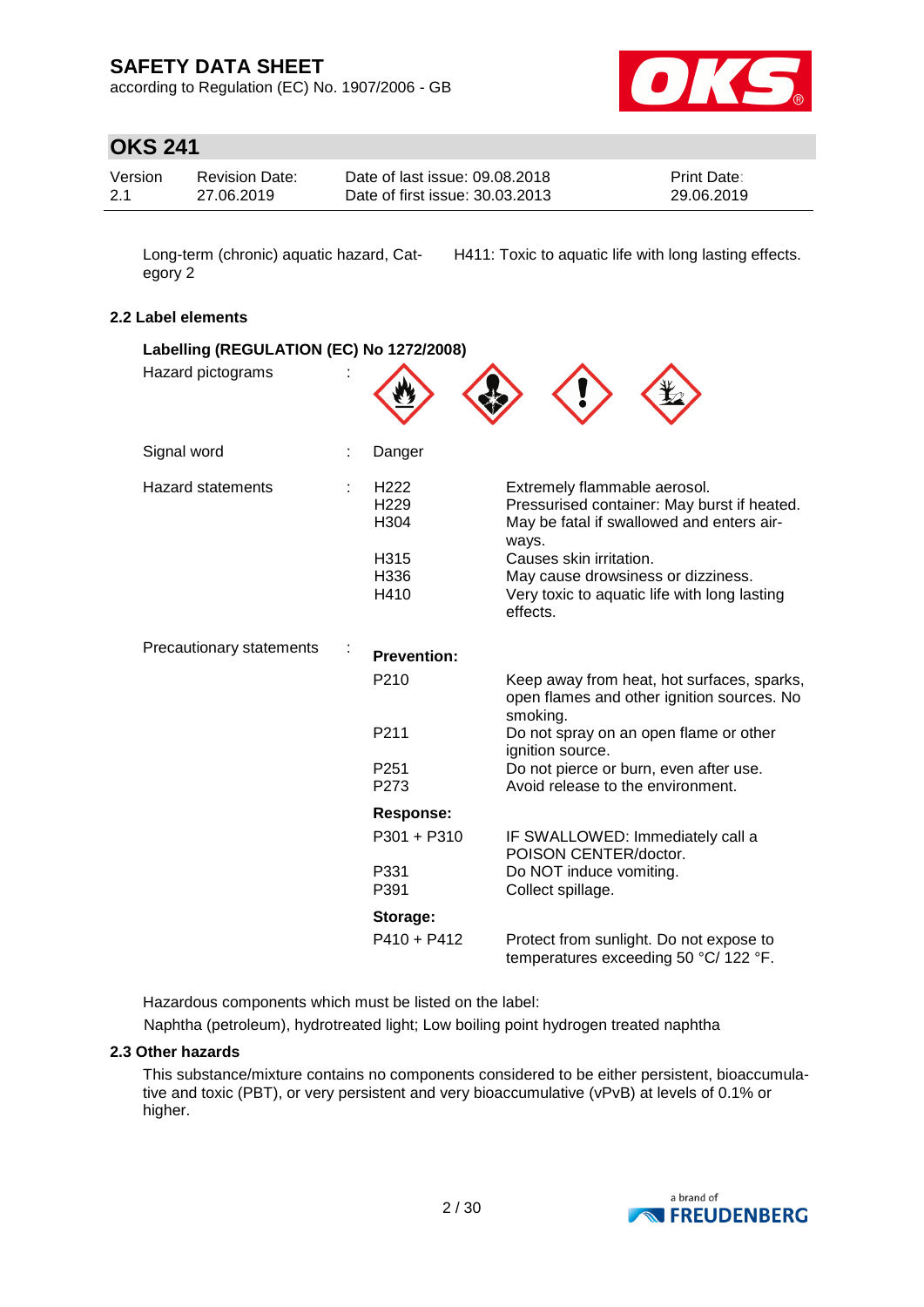according to Regulation (EC) No. 1907/2006 - GB



# **OKS 241**

| Version | <b>Revision Date:</b> | Date of last issue: 09.08.2018  | <b>Print Date:</b> |
|---------|-----------------------|---------------------------------|--------------------|
| 2.1     | 27.06.2019            | Date of first issue: 30.03.2013 | 29.06.2019         |

## **SECTION 3: Composition/information on ingredients**

#### **3.2 Mixtures**

Chemical nature : Active substance with propellant Solvent mixture

#### **Hazardous components**

| Chemical name                                                                                       | CAS-No.<br>EC-No.<br>Index-No.<br>Registration number                     | Classification                                                                                                                                | Concentration<br>limits<br>M-Factor<br><b>Notes</b> | Concentration<br>(% w/w)              |
|-----------------------------------------------------------------------------------------------------|---------------------------------------------------------------------------|-----------------------------------------------------------------------------------------------------------------------------------------------|-----------------------------------------------------|---------------------------------------|
| Naphtha (petroleum),<br>hydrotreated light;<br>Low boiling point hy-<br>drogen treated naph-<br>tha | 64742-49-0<br>265-151-9<br>649-328-00-1                                   | Flam. Lig.2; H225<br>Skin Irrit.2; H315<br>STOT SE3; H336<br>Asp. Tox.1; H304<br>Aquatic Chronic2;<br>H411                                    | Note P                                              | $>= 25 - < 30$                        |
| copper flakes (coated<br>with aliphatic acid)                                                       | 7440-50-8<br>029-019-01-X                                                 | Acute Tox.4; H302<br>Acute Tox.3; H331   M-Factor: 10/1<br>Eye Irrit.2; H319<br>Aquatic Acute1;<br>H400<br>Aquatic Chronic1;<br>H410          |                                                     | $>= 2.5 - 10$                         |
| n-hexane                                                                                            | 110-54-3<br>203-777-6<br>601-037-00-0<br>01-2119480412-44-<br><b>XXXX</b> | Flam. Liq.2; H225<br>Skin Irrit.2; H315<br>Repr.2; H361f<br>STOT SE3; H336<br>STOT RE2; H373<br>Asp. Tox.1; H304<br>Aquatic Chronic2;<br>H411 | $>= 5 \%$<br>STOT RE2,<br>H373<br>$***$ ***         | $>= 1 - 2.5$                          |
| amines, hydrogenated<br>tallow alkyl                                                                | 61788-45-2<br>262-976-6<br>612-284-00-9                                   | <b>Skin Irrit.2; H315</b><br>Eye Dam.1; H318<br>STOT RE2; H373<br>Asp. Tox.1; H304<br>Aquatic Acute1;<br>H400<br>Aquatic Chronic1;<br>H410    | M-Factor: 10/10                                     | $>= 0.0025 - c$<br>0.025              |
| Substances with a workplace exposure limit :                                                        |                                                                           |                                                                                                                                               |                                                     |                                       |
| dimethyl ether                                                                                      | 115-10-6<br>204-065-8<br>603-019-00-8<br>01-2119472128-37-<br><b>XXXX</b> | Flam. Gas1; H220<br>Press. GasLique-<br>fied gas; H280                                                                                        | Note U (table<br>3.1)                               | $\overline{\phantom{0}}$ >= 30 - < 50 |
| n-butyl acetate                                                                                     | 123-86-4                                                                  | Flam. Liq.3; H226                                                                                                                             |                                                     | $>= 1 - 10$                           |

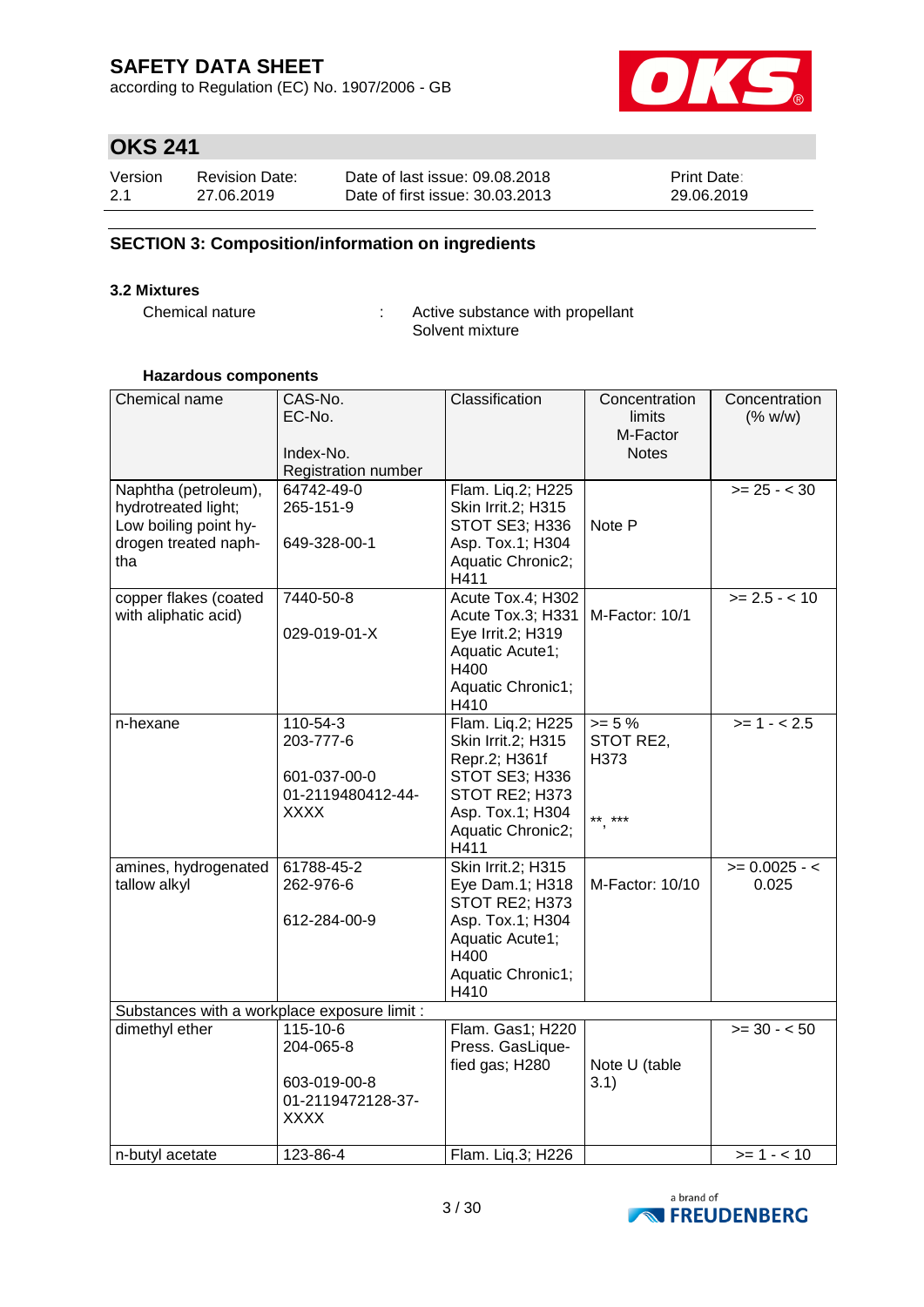according to Regulation (EC) No. 1907/2006 - GB



# **OKS 241**

| Version<br>2.1             | <b>Revision Date:</b><br>27.06.2019 |                                                                                         | Date of last issue: 09.08.2018<br>Date of first issue: 30.03.2013 | Print Date:<br>29.06.2019 |             |
|----------------------------|-------------------------------------|-----------------------------------------------------------------------------------------|-------------------------------------------------------------------|---------------------------|-------------|
| tin                        |                                     | 204-658-1<br>607-025-00-1<br>01-2119485493-29-<br><b>XXXX</b><br>7440-31-5<br>231-141-8 | STOT SE3; H336                                                    |                           | $>= 1 - 10$ |
| molybdenum disul-<br>phide |                                     | 1317-33-5<br>215-263-9                                                                  |                                                                   |                           | $>= 1 - 10$ |

For explanation of abbreviations see section 16.

### **SECTION 4: First aid measures**

#### **4.1 Description of first aid measures**

| If inhaled              | Call a physician or poison control centre immediately.<br>Remove person to fresh air. If signs/symptoms continue, get<br>medical attention.<br>Keep patient warm and at rest.<br>If unconscious, place in recovery position and seek medical<br>advice.<br>Keep respiratory tract clear.<br>If breathing is irregular or stopped, administer artificial respira-<br>tion. |
|-------------------------|---------------------------------------------------------------------------------------------------------------------------------------------------------------------------------------------------------------------------------------------------------------------------------------------------------------------------------------------------------------------------|
| In case of skin contact | Take off all contaminated clothing immediately.<br>Get medical attention immediately if irritation develops and<br>persists.<br>Wash clothing before reuse.<br>Thoroughly clean shoes before reuse.<br>Wash skin thoroughly with soap and water or use recognized<br>skin cleanser.                                                                                       |
| In case of eye contact  | : Rinse immediately with plenty of water, also under the eyelids,<br>for at least 10 minutes.<br>If eye irritation persists, consult a specialist.                                                                                                                                                                                                                        |
| If swallowed            | Move the victim to fresh air.<br>If accidentally swallowed obtain immediate medical attention.<br>Keep respiratory tract clear.<br>Do NOT induce vomiting.<br>Rinse mouth with water.<br>Aspiration hazard if swallowed - can enter lungs and cause                                                                                                                       |

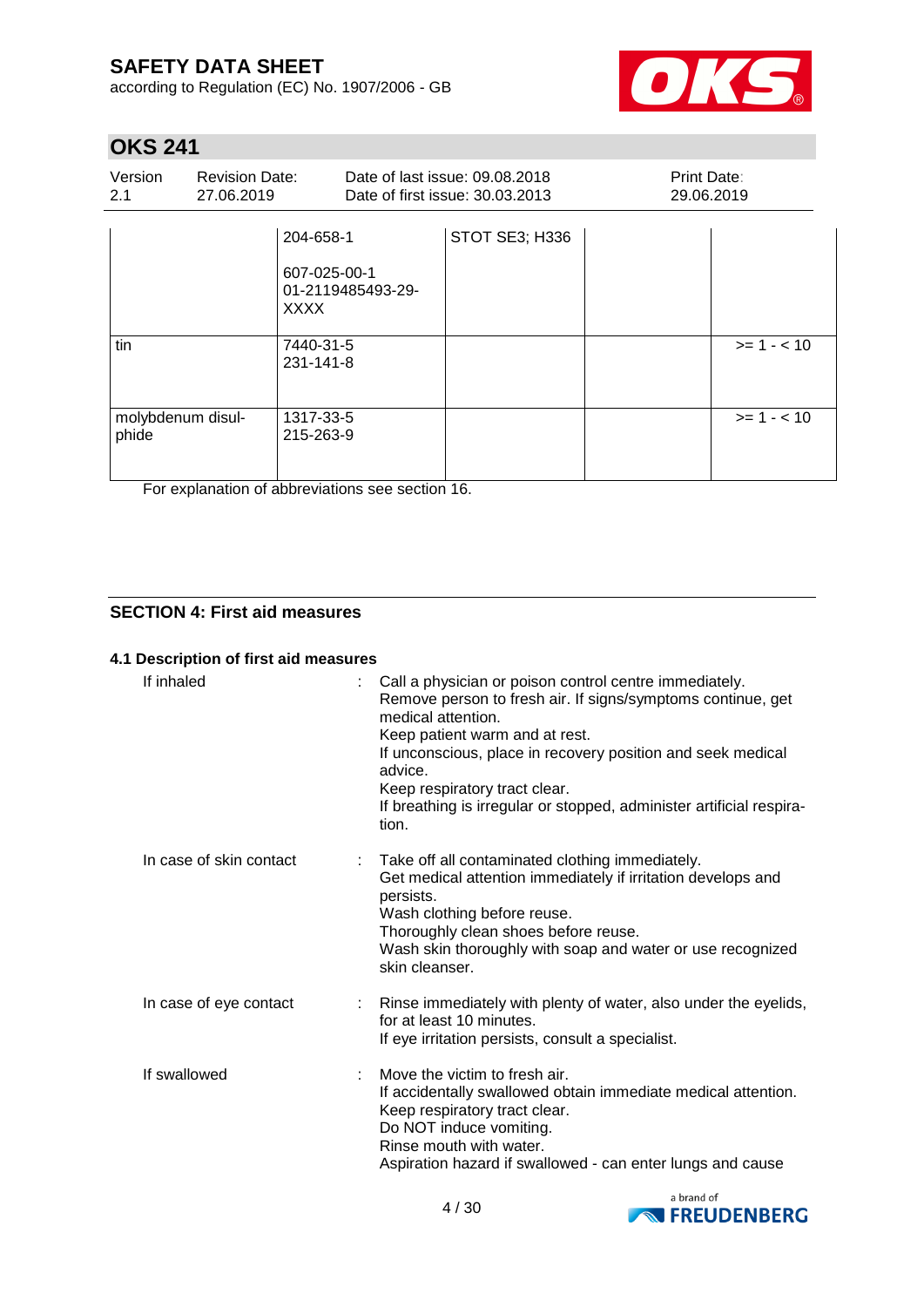according to Regulation (EC) No. 1907/2006 - GB



# **OKS 241**

| Version | <b>Revision Date:</b> | Date of last issue: 09.08.2018  | <b>Print Date:</b> |
|---------|-----------------------|---------------------------------|--------------------|
| 2.1     | 27.06.2019            | Date of first issue: 30.03.2013 | 29.06.2019         |

damage.

### **4.2 Most important symptoms and effects, both acute and delayed**

| Symptoms     | Inhalation may provoke the following symptoms:<br>Unconsciousness<br><b>Dizziness</b><br><b>Drowsiness</b><br>Headache<br>Nausea<br><b>Tiredness</b><br>Skin contact may provoke the following symptoms:<br>Erythema |
|--------------|----------------------------------------------------------------------------------------------------------------------------------------------------------------------------------------------------------------------|
|              | Aspiration may cause pulmonary oedema and pneumonitis.                                                                                                                                                               |
| <b>Risks</b> | Central nervous system depression<br>Risk of product entering the lungs on vomiting after ingestion.<br>Health injuries may be delayed.<br>Causes skin irritation.                                                   |

### **4.3 Indication of any immediate medical attention and special treatment needed**

|  | Treatment |  | Treat symptomatically. |
|--|-----------|--|------------------------|
|--|-----------|--|------------------------|

### **SECTION 5: Firefighting measures**

### **5.1 Extinguishing media**

| Suitable extinguishing media : ABC powder |                         |
|-------------------------------------------|-------------------------|
| Unsuitable extinguishing<br>media         | : High volume water jet |

#### **5.2 Special hazards arising from the substance or mixture**

| fighting | Metal oxides<br>Oxides of phosphorus<br>Sulphur oxides                                                                                                                                                               |
|----------|----------------------------------------------------------------------------------------------------------------------------------------------------------------------------------------------------------------------|
|          | Fire Hazard<br>Do not let product enter drains.<br>Contains gas under pressure; may explode if heated.<br>Beware of vapours accumulating to form explosive concentra-<br>tions. Vapours can accumulate in low areas. |

### **5.3 Advice for firefighters**

| Special protective equipment | In the event of fire, wear self-contained breathing apparatus. |
|------------------------------|----------------------------------------------------------------|
| for firefighters             | Use personal protective equipment. Exposure to decomposi-      |

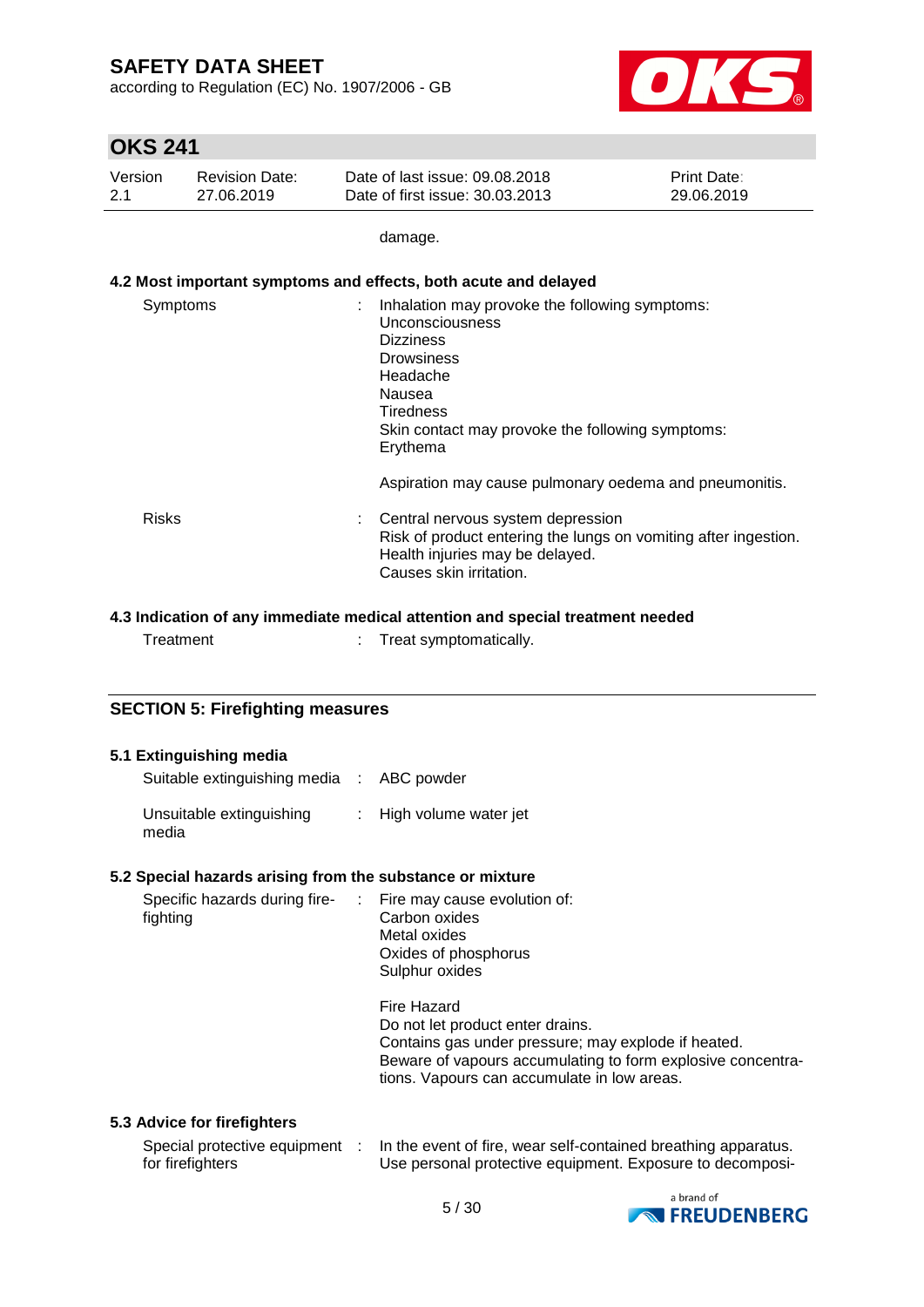according to Regulation (EC) No. 1907/2006 - GB



# **OKS 241**

| Version | <b>Revision Date:</b> | Date of last issue: 09.08.2018                                                                                                                                                                                                         | <b>Print Date:</b> |
|---------|-----------------------|----------------------------------------------------------------------------------------------------------------------------------------------------------------------------------------------------------------------------------------|--------------------|
| 2.1     | 27.06.2019            | Date of first issue: 30.03.2013                                                                                                                                                                                                        | 29.06.2019         |
|         | Further information   | tion products may be a hazard to health.<br>Standard procedure for chemical fires.<br>Collect contaminated fire extinguishing water separately. This<br>must not be discharged into drains.<br>Cool containers/tanks with water spray. |                    |

### **SECTION 6: Accidental release measures**

#### **6.1 Personal precautions, protective equipment and emergency procedures**

| Personal precautions                 | : Evacuate personnel to safe areas.<br>Ensure adequate ventilation.<br>Remove all sources of ignition.<br>Do not breathe vapours or spray mist.<br>Do not breathe dust/ fume/ gas/ mist/ vapours/ spray.<br>Refer to protective measures listed in sections 7 and 8.<br>Only qualified personnel equipped with suitable protective<br>equipment may intervene. |
|--------------------------------------|----------------------------------------------------------------------------------------------------------------------------------------------------------------------------------------------------------------------------------------------------------------------------------------------------------------------------------------------------------------|
| <b>6.2 Environmental precautions</b> |                                                                                                                                                                                                                                                                                                                                                                |
| Environmental precautions            | : Do not allow contact with soil, surface or ground water.<br>Prevent further leakage or spillage if safe to do so.<br>If the product contaminates rivers and lakes or drains inform<br>respective authorities.                                                                                                                                                |

#### **6.3 Methods and material for containment and cleaning up**

| Methods for cleaning up |  | : Contain spillage, and then collect with non-combustible ab-<br>sorbent material, (e.g. sand, earth, diatomaceous earth, ver-<br>miculite) and place in container for disposal according to local<br>/ national regulations (see section 13).<br>Keep in suitable, closed containers for disposal.<br>Non-sparking tools should be used. |
|-------------------------|--|-------------------------------------------------------------------------------------------------------------------------------------------------------------------------------------------------------------------------------------------------------------------------------------------------------------------------------------------|
|-------------------------|--|-------------------------------------------------------------------------------------------------------------------------------------------------------------------------------------------------------------------------------------------------------------------------------------------------------------------------------------------|

### **6.4 Reference to other sections**

For personal protection see section 8.

### **SECTION 7: Handling and storage**

#### **7.1 Precautions for safe handling**

Advice on safe handling : Do not use in areas without adequate ventilation. Do not breathe vapours or spray mist. In case of insufficient ventilation, wear suitable respiratory equipment. Avoid exposure - obtain special instructions before use. Avoid contact with skin and eyes. For personal protection see section 8.

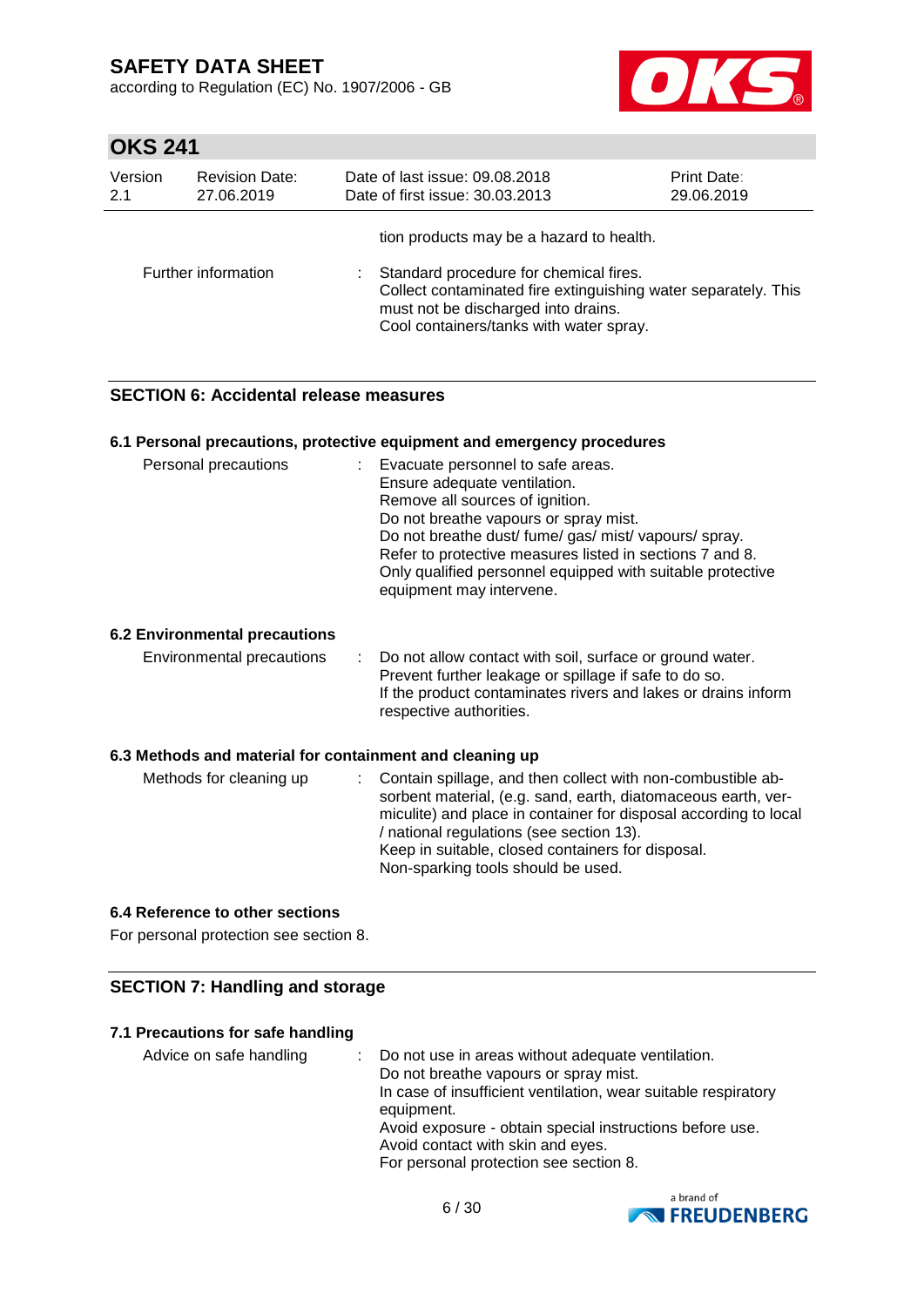according to Regulation (EC) No. 1907/2006 - GB



# **OKS 241**

| Version<br>2.1 | <b>Revision Date:</b><br>27.06.2019              | Date of last issue: 09.08.2018<br>Date of first issue: 30.03.2013                                                                                                                                                                                                                                                                                                                                                                                                                                                                                                                                               | Print Date:<br>29.06.2019 |
|----------------|--------------------------------------------------|-----------------------------------------------------------------------------------------------------------------------------------------------------------------------------------------------------------------------------------------------------------------------------------------------------------------------------------------------------------------------------------------------------------------------------------------------------------------------------------------------------------------------------------------------------------------------------------------------------------------|---------------------------|
|                |                                                  | Keep away from fire, sparks and heated surfaces.<br>Smoking, eating and drinking should be prohibited in the ap-<br>plication area.<br>Wash hands and face before breaks and immediately after<br>handling the product.<br>Do not get in eyes or mouth or on skin.<br>Do not get on skin or clothing.<br>Do not ingest.<br>Do not use sparking tools.<br>These safety instructions also apply to empty packaging which<br>may still contain product residues.<br>Pressurized container: protect from sunlight and do not ex-<br>pose to temperatures exceeding 50 °C. Do not pierce or burn,<br>even after use. |                           |
|                | Hygiene measures                                 | Wash face, hands and any exposed skin thoroughly after<br>handling.                                                                                                                                                                                                                                                                                                                                                                                                                                                                                                                                             |                           |
|                |                                                  | 7.2 Conditions for safe storage, including any incompatibilities                                                                                                                                                                                                                                                                                                                                                                                                                                                                                                                                                |                           |
|                | Requirements for storage<br>areas and containers | BEWARE: Aerosol is pressurized. Keep away from direct sun<br>exposure and temperatures over 50 °C. Do not open by force<br>or throw into fire even after use. Do not spray on flames or<br>red-hot objects. Store in accordance with the particular na-<br>tional regulations.                                                                                                                                                                                                                                                                                                                                  |                           |
|                | 7.3 Specific end use(s)                          |                                                                                                                                                                                                                                                                                                                                                                                                                                                                                                                                                                                                                 |                           |
|                | Specific use(s)                                  | Specific instructions for handling, not required.                                                                                                                                                                                                                                                                                                                                                                                                                                                                                                                                                               |                           |

## **SECTION 8: Exposure controls/personal protection**

#### **8.1 Control parameters**

## **Occupational Exposure Limits**

| Components          | CAS-No.        | Value type (Form<br>of exposure) | Control parameters       | <b>Basis</b>                 |
|---------------------|----------------|----------------------------------|--------------------------|------------------------------|
| dimethyl ether      | $115 - 10 - 6$ | <b>TWA</b>                       | 1,000 ppm<br>1,920 mg/m3 | 2000/39/EC<br>$(2000-06-16)$ |
| Further information | Indicative     |                                  |                          |                              |
|                     |                | <b>TWA</b>                       | 400 ppm                  | GB EH40                      |
|                     |                |                                  | 766 mg/m3                | (2005-04-06)                 |
|                     |                | <b>STEL</b>                      | 500 ppm                  | GB EH40                      |
|                     |                |                                  | 958 mg/m3                | (2005-04-06)                 |
| n-butyl acetate     | 123-86-4       | <b>TWA</b>                       | 150 ppm                  | GB EH40                      |
|                     |                |                                  | 724 mg/m3                | (2005-04-06)                 |
|                     |                | <b>STEL</b>                      | 200 ppm                  | GB EH40                      |
|                     |                |                                  | 966 mg/m3                | (2005-04-06)                 |
| tin                 | 7440-31-5      | <b>TWA</b>                       | $2$ mg/m $3$             | 91/322/EEC                   |
|                     |                |                                  | (Tin)                    | (1991-07-05)                 |

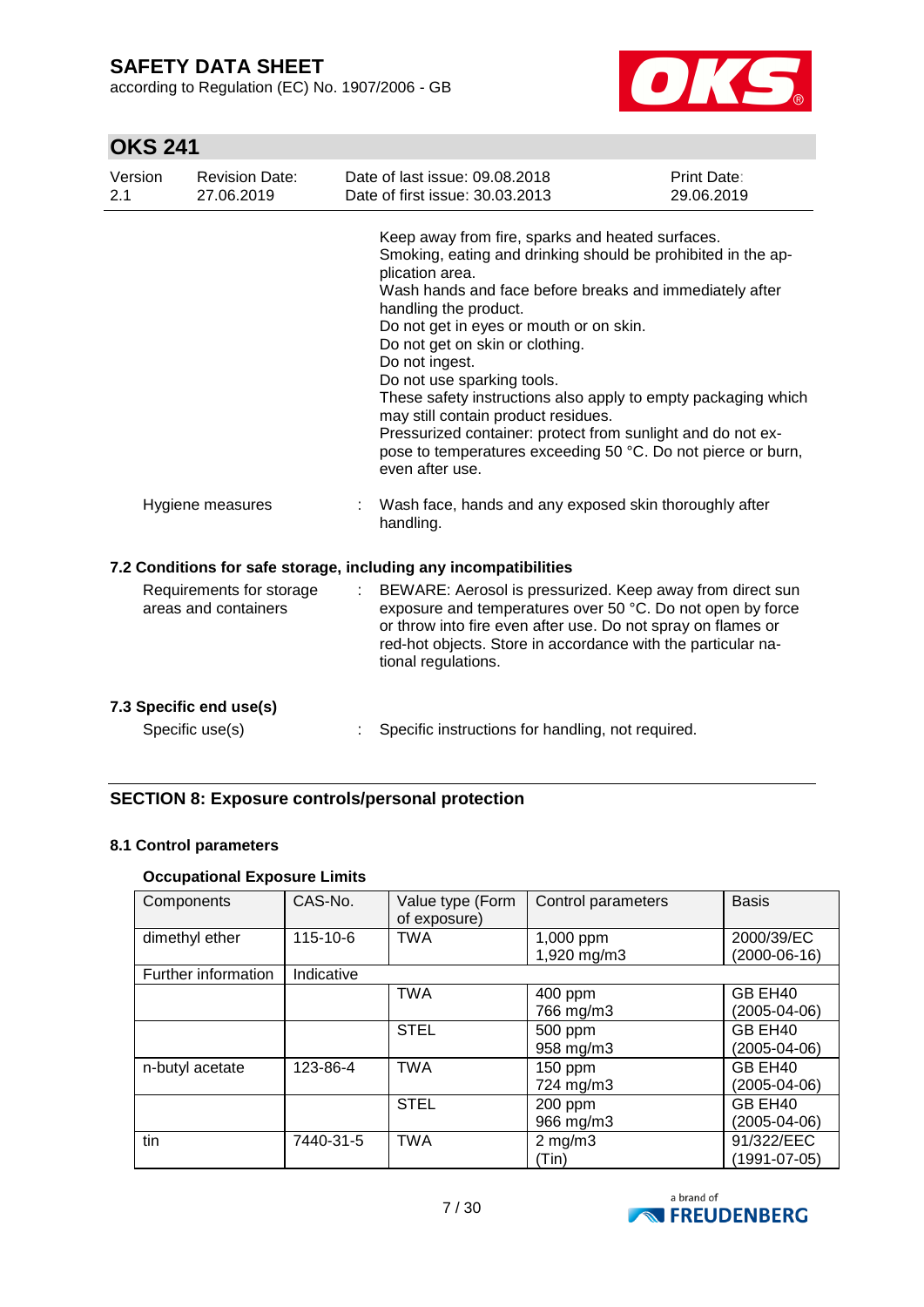according to Regulation (EC) No. 1907/2006 - GB



# **OKS 241**

| Version | <b>Revision Date:</b> | Date of last issue: 09.08.2018  | <b>Print Date:</b> |
|---------|-----------------------|---------------------------------|--------------------|
| 2.1     | 27.06.2019            | Date of first issue: 30.03.2013 | 29.06.2019         |

| Further information | Indicative, Existing scientific data on health effects appear to be particularly<br>limited |             |                     |                    |
|---------------------|---------------------------------------------------------------------------------------------|-------------|---------------------|--------------------|
|                     |                                                                                             | <b>TWA</b>  | $2$ mg/m $3$        | GB EH40            |
|                     |                                                                                             |             | (Tin)               | (2005-04-06)       |
|                     |                                                                                             | <b>STEL</b> | $4$ mg/m $3$        | GB EH40            |
|                     |                                                                                             |             | (Tin)               | (2005-04-06)       |
| molybdenum di-      | 1317-33-5                                                                                   | TWA         | 10 $mg/m3$          | GB EH40            |
| sulphide            |                                                                                             |             | (Molybdenum)        | (2005-04-06)       |
|                     |                                                                                             | <b>STEL</b> | $20 \text{ mg/m}$ 3 | GB EH40            |
|                     |                                                                                             |             | (Molybdenum)        | $(2005 - 04 - 06)$ |
| n-hexane            | 110-54-3                                                                                    | TWA         | 20 ppm              | 2006/15/EC         |
|                     |                                                                                             |             | 72 mg/m3            | $(2006 - 02 - 09)$ |
| Further information | Indicative                                                                                  |             |                     |                    |
|                     |                                                                                             | <b>TWA</b>  | 20 ppm              | GB EH40            |
|                     |                                                                                             |             | 72 mg/m3            | $(2007 - 08 - 01)$ |
| Further information | Where no specific short-term exposure limit is listed, a figure three times the             |             |                     |                    |
|                     | long-term exposure limit should be used.                                                    |             |                     |                    |

**Derived No Effect Level (DNEL) according to Regulation (EC) No. 1907/2006:**

| Substance name                                                                                      | End Use | Exposure routes | Potential health ef-<br>fects | Value                         |
|-----------------------------------------------------------------------------------------------------|---------|-----------------|-------------------------------|-------------------------------|
| dimethyl ether                                                                                      | Workers | Inhalation      | Long-term exposure            | 1894 mg/m3                    |
| Naphtha (petroleum),<br>hydrotreated light;<br>Low boiling point hy-<br>drogen treated naph-<br>tha | Workers | Inhalation      | Long-term systemic<br>effects | 1300 mg/m3                    |
|                                                                                                     | Workers | Inhalation      | Long-term local ef-<br>fects  | 840 mg/m3                     |
|                                                                                                     | Workers | Inhalation      | Acute local effects           | 1100 mg/m3                    |
| Benzene, mono-C10-<br>13-alkyl derivs., distn.<br>residues                                          | Workers | Inhalation      | Long-term systemic<br>effects | $3.2 \text{ mg/m}$ 3          |
|                                                                                                     | Workers | Skin contact    | Long-term systemic<br>effects | $4.3 \text{ mg/kg}$<br>bw/day |
| n-hexane                                                                                            | Workers | Inhalation      | Long-term systemic<br>effects | 75 mg/m3                      |
|                                                                                                     | Workers | Skin contact    | Long-term systemic<br>effects | 11 mg/kg                      |

#### **Predicted No Effect Concentration (PNEC) according to Regulation (EC) No. 1907/2006:**

| Substance name | <b>Environmental Compartment</b> | Value         |
|----------------|----------------------------------|---------------|
| dimethyl ether | Fresh water                      | $0.155$ mg/l  |
|                |                                  |               |
|                | Marine water                     | $0.016$ mg/l  |
|                | Sewage treatment plant           | 160 mg/l      |
|                | Fresh water sediment             | $0.681$ mg/kg |
|                | Marine sediment                  | $0.069$ mg/kg |
|                | Soil                             | 0.045 mg/kg   |

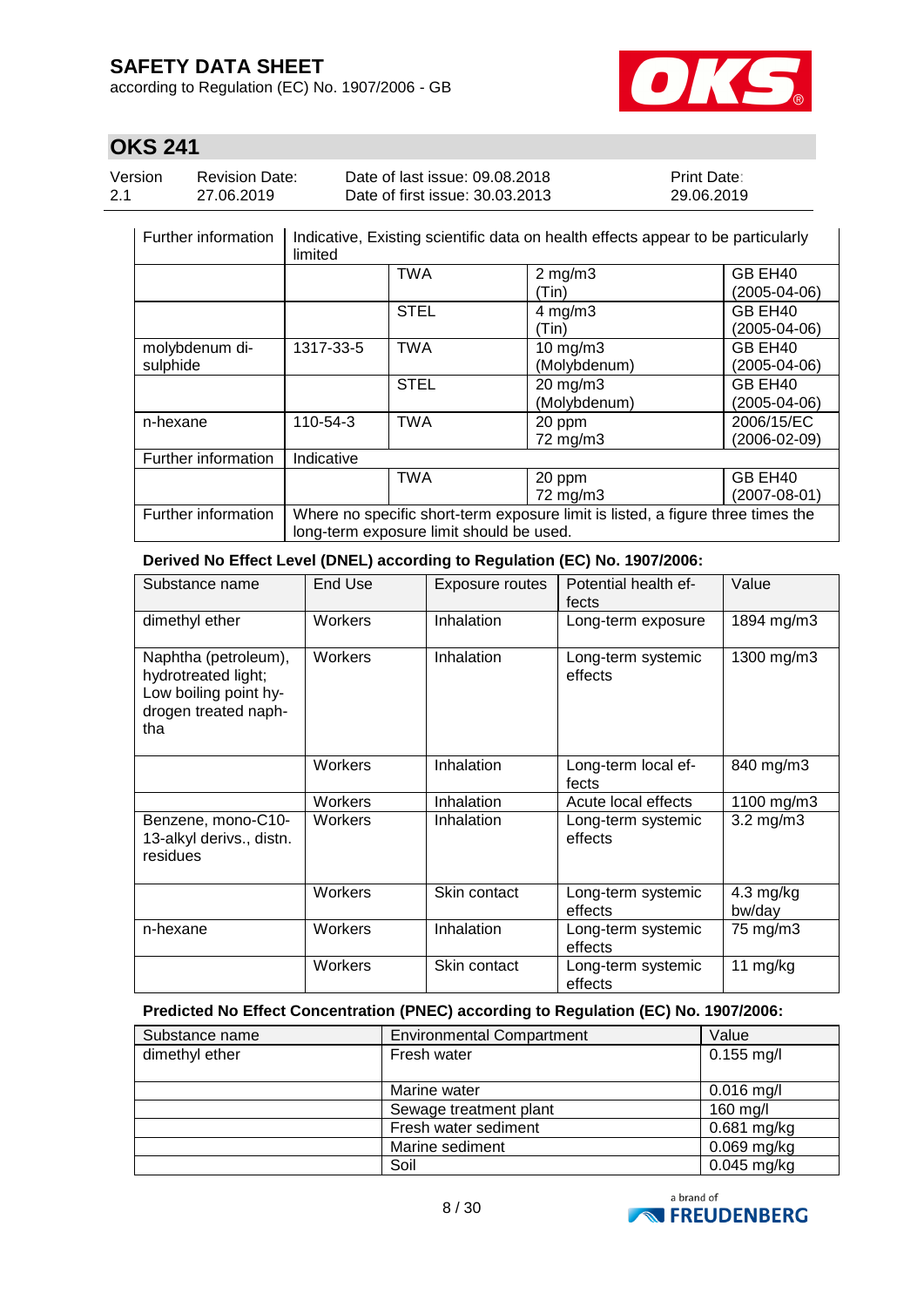according to Regulation (EC) No. 1907/2006 - GB



# **OKS 241**

| Version | Revision Date: | Date of last issue: 09.08.2018  | <b>Print Date:</b> |
|---------|----------------|---------------------------------|--------------------|
| 2.1     | 27.06.2019     | Date of first issue: 30.03.2013 | 29.06.2019         |

| Benzene, mono-C10-13-alkyl<br>derivs., distn. residues | Fresh water                                               | $0.001$ mg/l  |
|--------------------------------------------------------|-----------------------------------------------------------|---------------|
|                                                        | Intermittent use/release                                  | $0.001$ mg/l  |
|                                                        | Marine water                                              | $0$ mg/l      |
|                                                        | Microbiological Activity in Sewage Treat-<br>ment Systems | $2$ mg/l      |
|                                                        | Fresh water sediment                                      | $1.65$ mg/kg  |
|                                                        | Marine sediment                                           | $0.165$ mg/kg |
|                                                        | Soil                                                      | $0.329$ mg/kg |

#### **8.2 Exposure controls**

### **Engineering measures**

Use only in an area equipped with explosion proof exhaust ventilation. Handle only in a place equipped with local exhaust (or other appropriate exhaust).

| Personal protective equipment                   |                                                                                                                                                                                                                                                                                                                                        |  |  |  |  |
|-------------------------------------------------|----------------------------------------------------------------------------------------------------------------------------------------------------------------------------------------------------------------------------------------------------------------------------------------------------------------------------------------|--|--|--|--|
| Eye protection                                  | Safety glasses with side-shields conforming to EN166                                                                                                                                                                                                                                                                                   |  |  |  |  |
| Hand protection<br>Material<br>Protective index | butyl-rubber<br>Class 1                                                                                                                                                                                                                                                                                                                |  |  |  |  |
| Remarks                                         | Wear protective gloves. The selected protective gloves have<br>to satisfy the specifications of Regulation (EU) 2016/425 and<br>the standard EN 374 derived from it. The break through time<br>depends amongst other things on the material, the thickness<br>and the type of glove and therefore has to be measured for<br>each case. |  |  |  |  |
| Respiratory protection                          | Use respiratory protection unless adequate local exhaust<br>ventilation is provided or exposure assessment demonstrates<br>that exposures are within recommended exposure guidelines.<br>Short term only                                                                                                                               |  |  |  |  |
| Filter type                                     | Filter type A-P                                                                                                                                                                                                                                                                                                                        |  |  |  |  |
| Protective measures                             | The type of protective equipment must be selected according<br>to the concentration and amount of the dangerous substance<br>at the specific workplace.<br>Choose body protection in relation to its type, to the concen-<br>tration and amount of dangerous substances, and to the spe-<br>cific work-place.                          |  |  |  |  |

### **SECTION 9: Physical and chemical properties**

## **9.1 Information on basic physical and chemical properties**

Appearance : aerosol

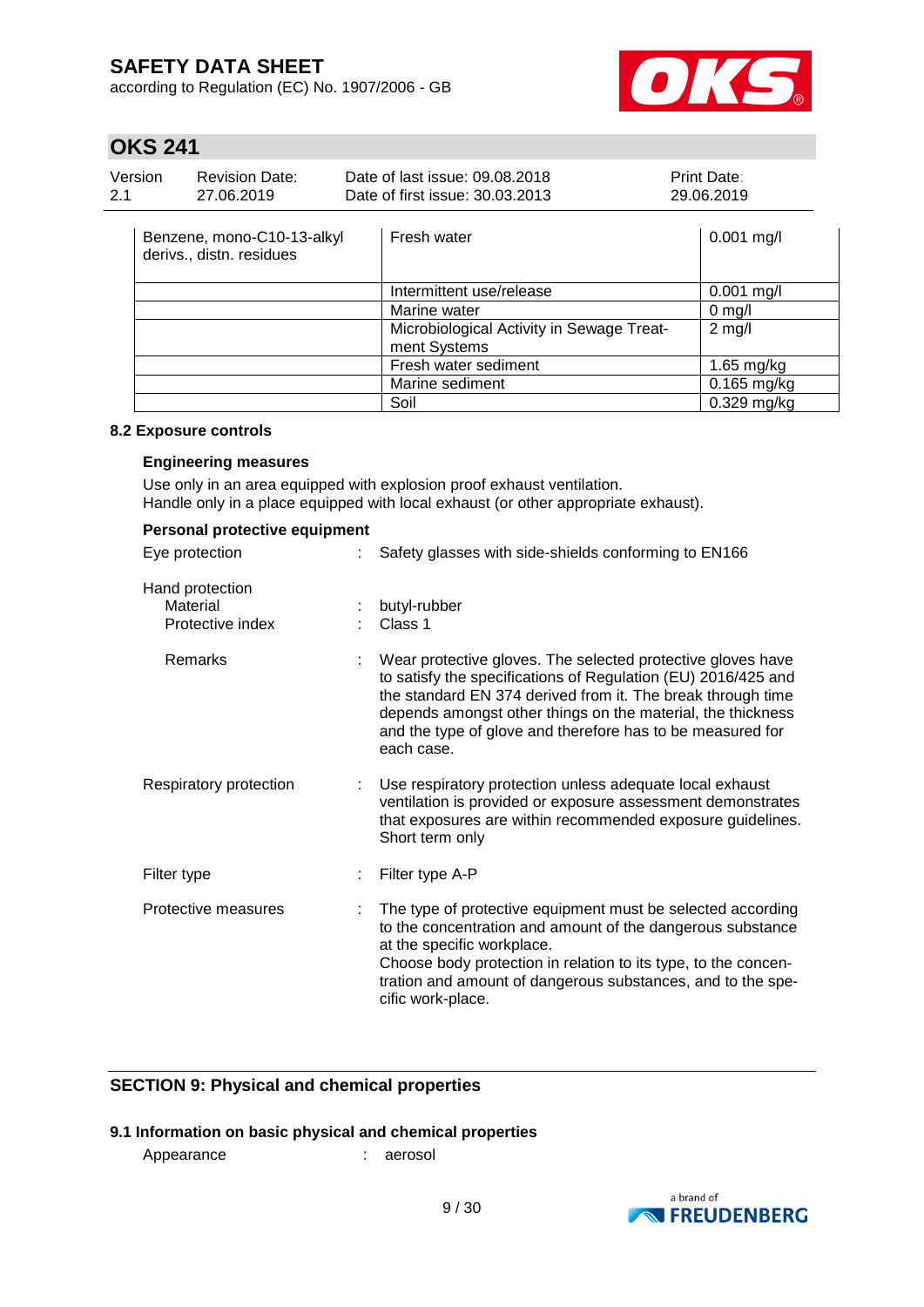according to Regulation (EC) No. 1907/2006 - GB



| Version<br>2.1 |                           | <b>Revision Date:</b><br>27.06.2019 | Date of last issue: 09.08.2018<br>Date of first issue: 30.03.2013 |                                     | Print Date:<br>29.06.2019 |
|----------------|---------------------------|-------------------------------------|-------------------------------------------------------------------|-------------------------------------|---------------------------|
|                |                           |                                     |                                                                   |                                     |                           |
|                | Colour                    |                                     |                                                                   | red brown                           |                           |
|                | Odour                     |                                     |                                                                   | solvent-like                        |                           |
|                |                           | <b>Odour Threshold</b>              | ÷                                                                 | No data available                   |                           |
|                |                           |                                     |                                                                   |                                     |                           |
|                | pH                        |                                     | t                                                                 | Not applicable                      |                           |
|                |                           | Melting point/range                 |                                                                   | No data available                   |                           |
|                |                           | Boiling point/boiling range         | t.                                                                | $<$ -20 $^{\circ}$ C<br>(1,013 hPa) |                           |
|                | Flash point               |                                     | ÷                                                                 | $< -20$ °C<br>Method: Abel-Pensky   |                           |
|                |                           | Evaporation rate                    |                                                                   | No data available                   |                           |
|                |                           | Flammability (solid, gas)           | ÷                                                                 | Extremely flammable aerosol.        |                           |
|                |                           | Upper explosion limit               | ÷.                                                                | 26.2 %(V)                           |                           |
|                |                           | Lower explosion limit               | ÷                                                                 | $0.6\%$ (V)                         |                           |
|                |                           | Vapour pressure                     |                                                                   | 4,600 hPa (20 °C)                   |                           |
|                |                           | Relative vapour density             | ÷                                                                 | No data available                   |                           |
|                | Density                   |                                     | t                                                                 | 0.82 g/cm3<br>(20 °C)               |                           |
|                | <b>Bulk density</b>       |                                     |                                                                   | No data available                   |                           |
|                | Solubility(ies)           | Water solubility                    |                                                                   | insoluble                           |                           |
|                |                           | Solubility in other solvents        | ÷                                                                 | No data available                   |                           |
|                | octanol/water             | Partition coefficient: n-           |                                                                   | No data available                   |                           |
|                |                           | Auto-ignition temperature           | t                                                                 | No data available                   |                           |
|                | Decomposition temperature |                                     |                                                                   | No data available                   |                           |
|                | Viscosity                 | Viscosity, dynamic                  |                                                                   | No data available                   |                           |
|                |                           | Viscosity, kinematic                |                                                                   | $<$ 20.5 mm2/s (40 °C)              |                           |

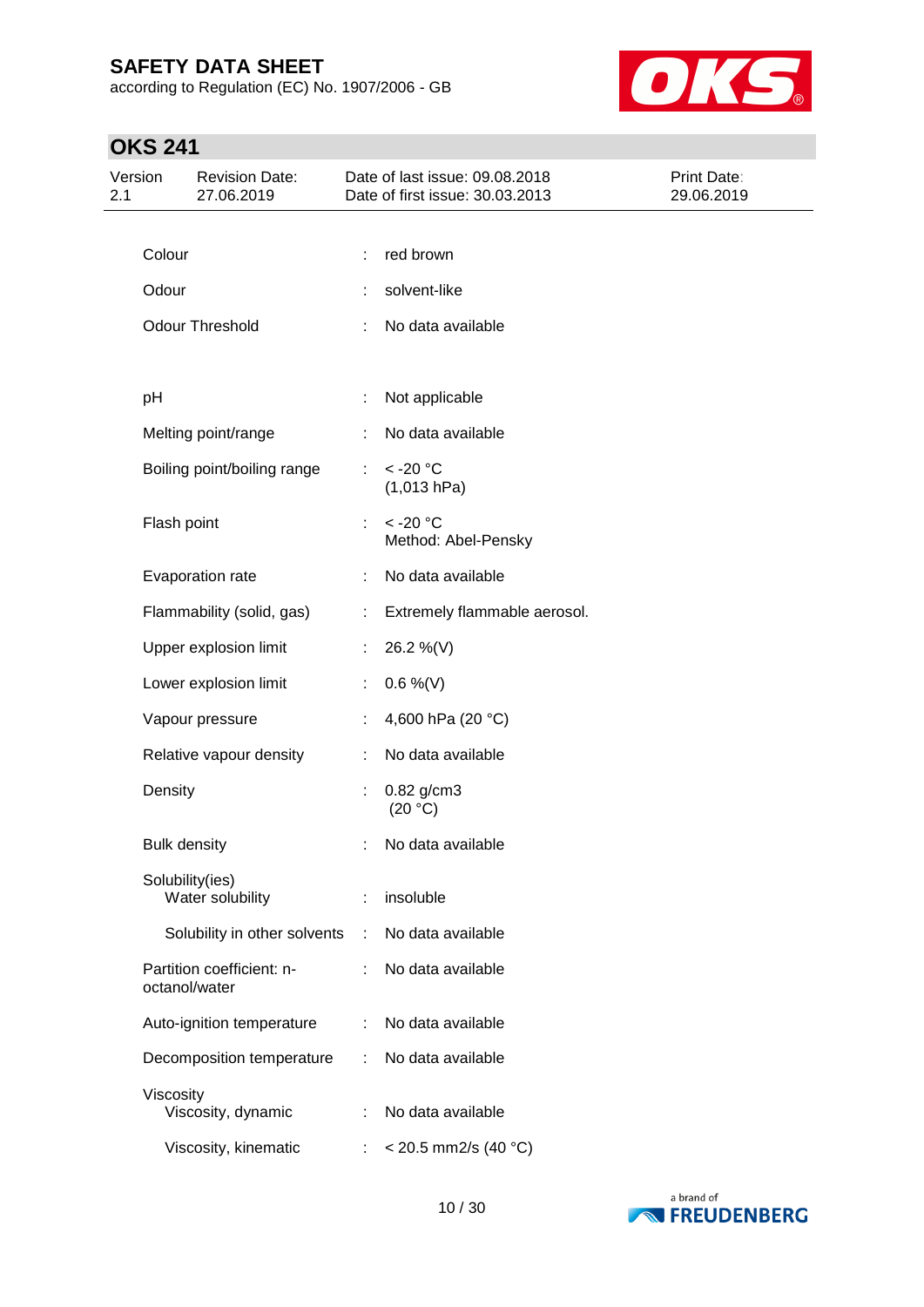according to Regulation (EC) No. 1907/2006 - GB



## **OKS 241**

| Version<br>2.1                                      | <b>Revision Date:</b><br>27.06.2019 |        | Date of last issue: 09.08.2018<br>Date of first issue: 30.03.2013 | Print Date:<br>29.06.2019 |
|-----------------------------------------------------|-------------------------------------|--------|-------------------------------------------------------------------|---------------------------|
| <b>Explosive properties</b><br>Oxidizing properties |                                     | ÷<br>÷ | Not explosive<br>No data available                                |                           |
| 9.2 Other information<br>Sublimation point          |                                     | ÷      | No data available                                                 |                           |
| Metal corrosion rate                                |                                     | ÷      | Not corrosive to metals                                           |                           |
|                                                     | Self-ignition                       | ÷      | No data available                                                 |                           |

### **SECTION 10: Stability and reactivity**

#### **10.1 Reactivity**

No hazards to be specially mentioned.

#### **10.2 Chemical stability**

Stable under normal conditions.

### **10.3 Possibility of hazardous reactions**

Hazardous reactions : No dangerous reaction known under conditions of normal use.

#### **10.4 Conditions to avoid**

Conditions to avoid : Heat, flames and sparks.

#### **10.5 Incompatible materials**

Materials to avoid : Oxidizing agents

#### **10.6 Hazardous decomposition products**

No decomposition if stored and applied as directed.

## **SECTION 11: Toxicological information**

### **11.1 Information on toxicological effects**

| <b>Acute toxicity</b>     |                                                                        |
|---------------------------|------------------------------------------------------------------------|
| <b>Product:</b>           |                                                                        |
| Acute oral toxicity       | Acute toxicity estimate: $> 2,000$ mg/kg<br>Method: Calculation method |
|                           | Remarks: Effects due to ingestion may include:                         |
|                           | Symptoms: Central nervous system depression                            |
| Acute inhalation toxicity | Acute toxicity estimate: $> 5$ mg/l                                    |
|                           |                                                                        |



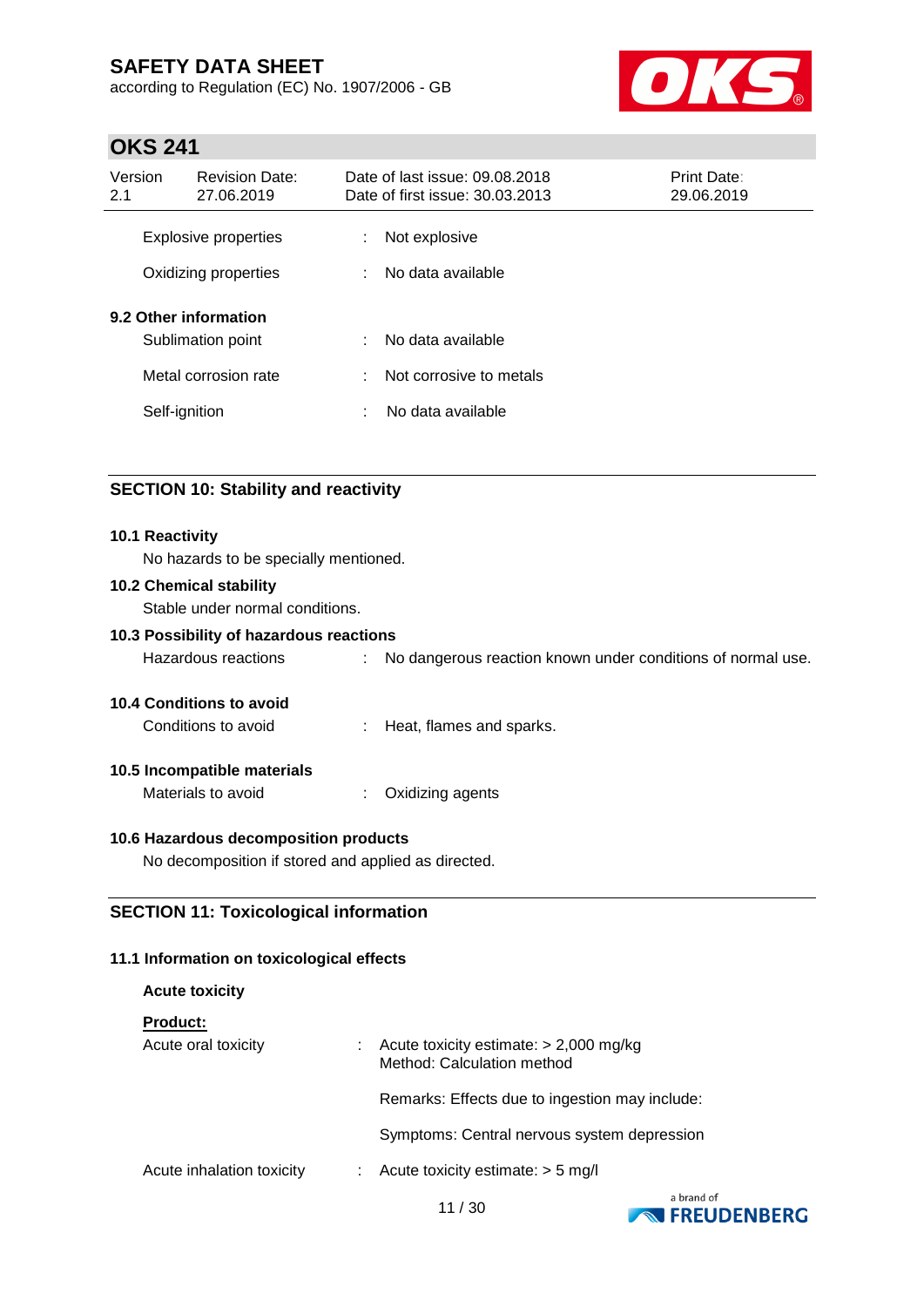according to Regulation (EC) No. 1907/2006 - GB



| Version<br>2.1 | <b>Revision Date:</b><br>27.06.2019         |    | Date of last issue: 09.08.2018<br>Date of first issue: 30.03.2013                                                                                                            | Print Date:<br>29.06.2019 |
|----------------|---------------------------------------------|----|------------------------------------------------------------------------------------------------------------------------------------------------------------------------------|---------------------------|
|                |                                             |    | Exposure time: 4 h<br>Test atmosphere: dust/mist<br>Method: Calculation method                                                                                               |                           |
|                |                                             |    | Remarks: Respiration of solvent vapour may cause dizziness.                                                                                                                  |                           |
|                |                                             |    | Symptoms: Inhalation may provoke the following symptoms:,<br>Respiratory disorder, Dizziness, Drowsiness, Vomiting, Fa-<br>tigue, Vertigo, Central nervous system depression |                           |
|                | Acute dermal toxicity                       |    | Remarks: Prolonged or repeated skin contact with liquid may<br>cause defatting resulting in drying, redness and possible blis-<br>tering.                                    |                           |
|                |                                             |    | Symptoms: Redness, Local irritation, Skin disorders                                                                                                                          |                           |
|                | Components:                                 |    |                                                                                                                                                                              |                           |
|                |                                             |    | Naphtha (petroleum), hydrotreated light; Low boiling point hydrogen treated naphtha:                                                                                         |                           |
|                | Acute oral toxicity                         |    | LD50 (Rat): $> 5,000$ mg/kg<br>Method: OECD Test Guideline 401<br>GLP: yes                                                                                                   |                           |
|                | Acute inhalation toxicity                   |    | : LC50 (Rat): $> 25.2$ mg/l<br>Exposure time: 4 h<br>Test atmosphere: vapour<br>Assessment: The substance or mixture has no acute inhala-<br>tion toxicity                   |                           |
|                | Acute dermal toxicity                       |    | : LD50 (Rabbit): $> 2,000$ mg/kg<br>Method: OECD Test Guideline 402<br>GLP: yes<br>Assessment: The substance or mixture has no acute dermal<br>toxicity                      |                           |
|                | copper flakes (coated with aliphatic acid): |    |                                                                                                                                                                              |                           |
|                | Acute oral toxicity                         |    | Acute toxicity estimate: 500.0 mg/kg<br>Method: Converted acute toxicity point estimate                                                                                      |                           |
|                |                                             |    | LD50 (Rat, male and female): 300 - 500 mg/kg<br>Method: OECD Test Guideline 423<br>Assessment: The component/mixture is moderately toxic after<br>single ingestion.          |                           |
|                | Acute inhalation toxicity                   | ÷. | LC50 (Rat, male): 0.7 mg/l<br>Exposure time: 4 h<br>Test atmosphere: dust/mist<br>Method: OECD Test Guideline 403                                                            |                           |
|                | Acute dermal toxicity                       |    | LD50 (Rat, male and female): $> 2,000$ mg/kg<br>Assessment: The substance or mixture has no acute dermal<br>toxicity                                                         |                           |

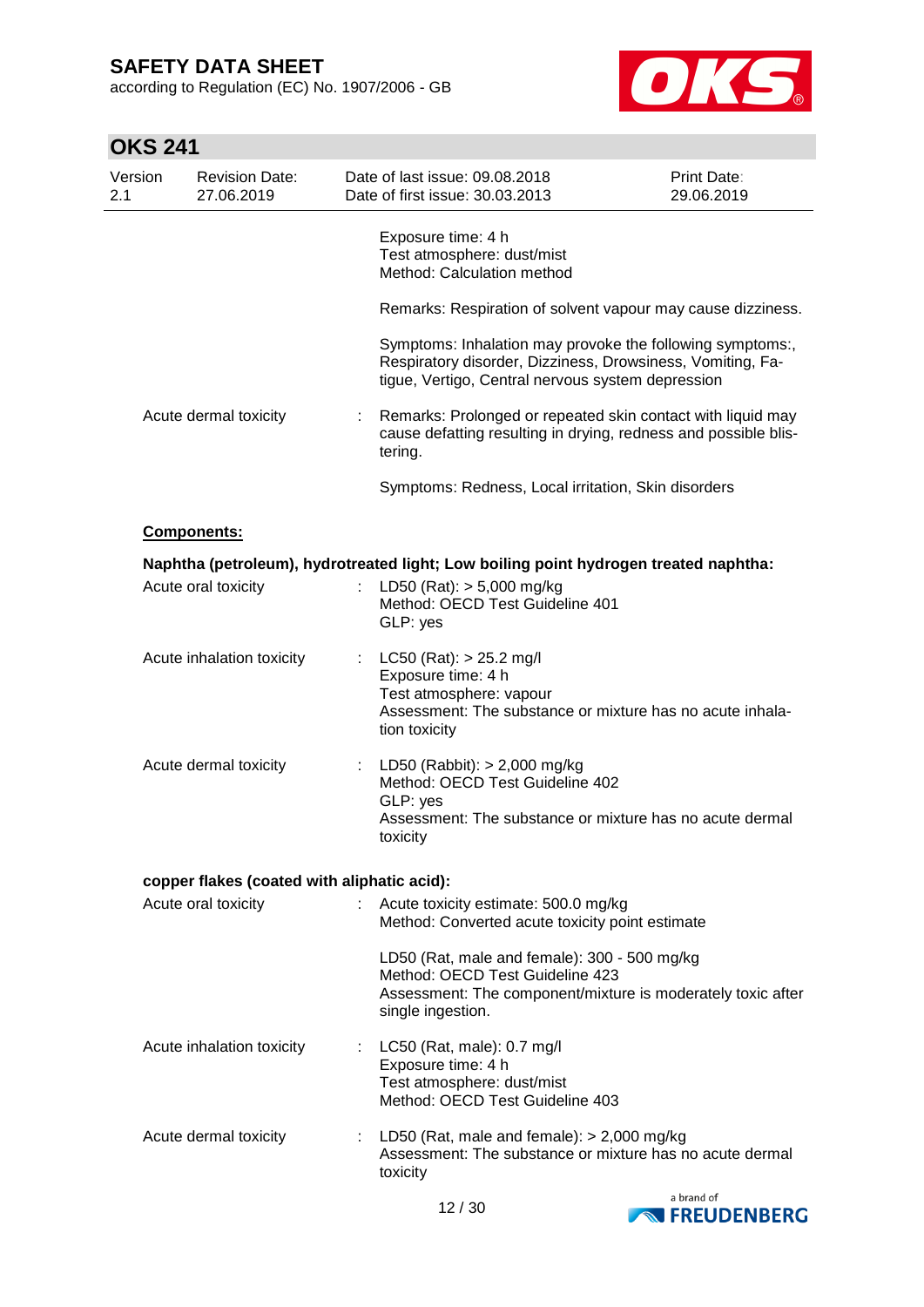according to Regulation (EC) No. 1907/2006 - GB



| Version<br>2.1 | <b>Revision Date:</b><br>27.06.2019 |                                | Date of last issue: 09.08.2018<br>Date of first issue: 30.03.2013                                                                                                            | Print Date:<br>29.06.2019 |
|----------------|-------------------------------------|--------------------------------|------------------------------------------------------------------------------------------------------------------------------------------------------------------------------|---------------------------|
|                |                                     |                                |                                                                                                                                                                              |                           |
|                | n-hexane:                           |                                |                                                                                                                                                                              |                           |
|                | Acute oral toxicity                 |                                | : LD50 (Rat): $>$ 5,000 mg/kg<br>Method: OECD Test Guideline 401                                                                                                             |                           |
|                | Acute inhalation toxicity           |                                | : LC50 (Rat): 259.35 mg/l<br>Exposure time: 4 h<br>Test atmosphere: vapour<br>Method: OECD Test Guideline 403                                                                |                           |
|                | Acute dermal toxicity               |                                | : LD50 (Rabbit): $3,350$ mg/kg<br>Method: OECD Test Guideline 402<br>Assessment: The substance or mixture has no acute dermal<br>toxicity                                    |                           |
|                | amines, hydrogenated tallow alkyl:  |                                |                                                                                                                                                                              |                           |
|                | Acute oral toxicity                 | GLP: yes<br>icity              | : LD50 (Rat): $> 2,000$ mg/kg<br>Method: OECD Test Guideline 401<br>Assessment: The substance or mixture has no acute oral tox-                                              |                           |
|                | Acute dermal toxicity               | GLP: yes                       | : LD50 (Rat): $> 2,000$ mg/kg<br>Method: OECD Test Guideline 402                                                                                                             |                           |
|                | dimethyl ether:                     |                                |                                                                                                                                                                              |                           |
|                | Acute inhalation toxicity           |                                | : LC50 (Rat): 309 mg/l<br>Exposure time: 4 h<br>Test atmosphere: gas                                                                                                         |                           |
|                | n-butyl acetate:                    |                                |                                                                                                                                                                              |                           |
|                | Acute oral toxicity                 |                                | LD50 Oral (Rat): 10,760 mg/kg                                                                                                                                                |                           |
| tin:           |                                     |                                |                                                                                                                                                                              |                           |
|                | Acute oral toxicity                 | GLP: yes<br>icity              | LD50 (Rat): > 2,000 mg/kg<br>Method: OECD Test Guideline 423<br>Assessment: The substance or mixture has no acute oral tox-                                                  |                           |
|                | Acute inhalation toxicity           | ÷<br>GLP: yes<br>tion toxicity | $LC50$ (Rat): $> 5$ mg/l<br>Exposure time: 4 h<br>Test atmosphere: dust/mist<br>Method: OECD Test Guideline 403<br>Assessment: The substance or mixture has no acute inhala- |                           |

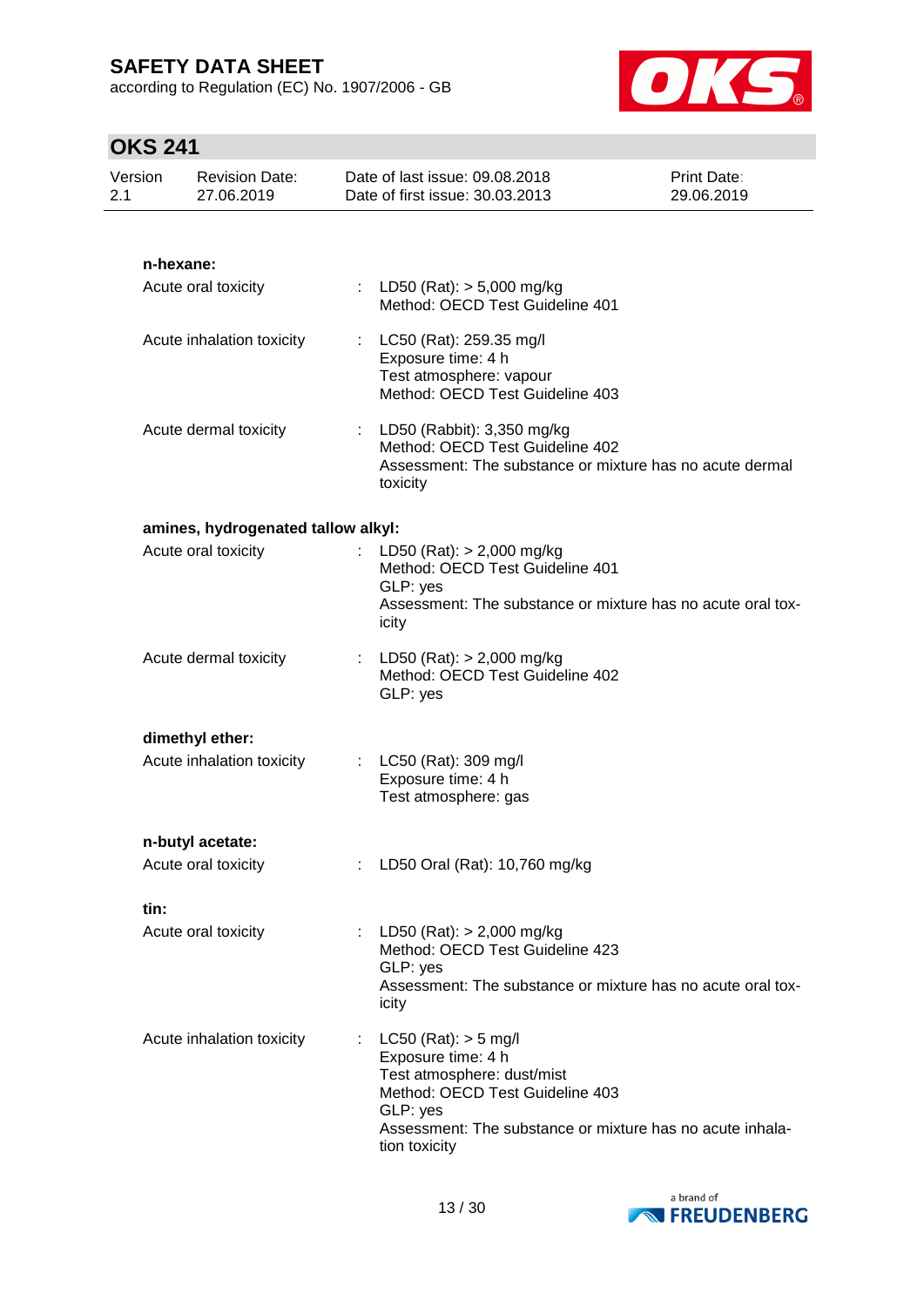according to Regulation (EC) No. 1907/2006 - GB



# **OKS 241**

| Version<br>2.1        | <b>Revision Date:</b><br>27.06.2019 | Date of last issue: 09.08.2018<br>Date of first issue: 30.03.2013                                                                                    | Print Date:<br>29.06.2019 |  |  |
|-----------------------|-------------------------------------|------------------------------------------------------------------------------------------------------------------------------------------------------|---------------------------|--|--|
| Acute dermal toxicity |                                     | : LD50 (Rat): $>$ 2,000 mg/kg<br>Method: OECD Test Guideline 402<br>GLP: yes<br>Assessment: The substance or mixture has no acute dermal<br>toxicity |                           |  |  |
|                       | molybdenum disulphide:              |                                                                                                                                                      |                           |  |  |
| Acute oral toxicity   |                                     | LD50 (Rat): $> 5,000$ mg/kg                                                                                                                          |                           |  |  |
|                       | Acute dermal toxicity               | LD50 (Rat): $> 16,000$ mg/kg                                                                                                                         |                           |  |  |
|                       | <b>Skin corrosion/irritation</b>    |                                                                                                                                                      |                           |  |  |

## **Product:**

Remarks: Irritating to skin.

#### **Components:**

#### **Naphtha (petroleum), hydrotreated light; Low boiling point hydrogen treated naphtha:**

Species: Rabbit Assessment: Irritating to skin. Method: OECD Test Guideline 404 Result: Irritating to skin. GLP: yes

#### **n-hexane:**

Species: Rabbit Assessment: Irritating to skin. Method: OECD Test Guideline 404 Result: Irritating to skin.

#### **amines, hydrogenated tallow alkyl:**

Species: Rabbit Assessment: Irritating to skin. Method: OECD Test Guideline 404 Result: Irritating to skin. Remarks: Irritating to skin.

#### **dimethyl ether:**

Assessment: No skin irritation Result: No skin irritation

#### **n-butyl acetate:**

Result: Repeated exposure may cause skin dryness or cracking.

**tin:**

Assessment: No skin irritation

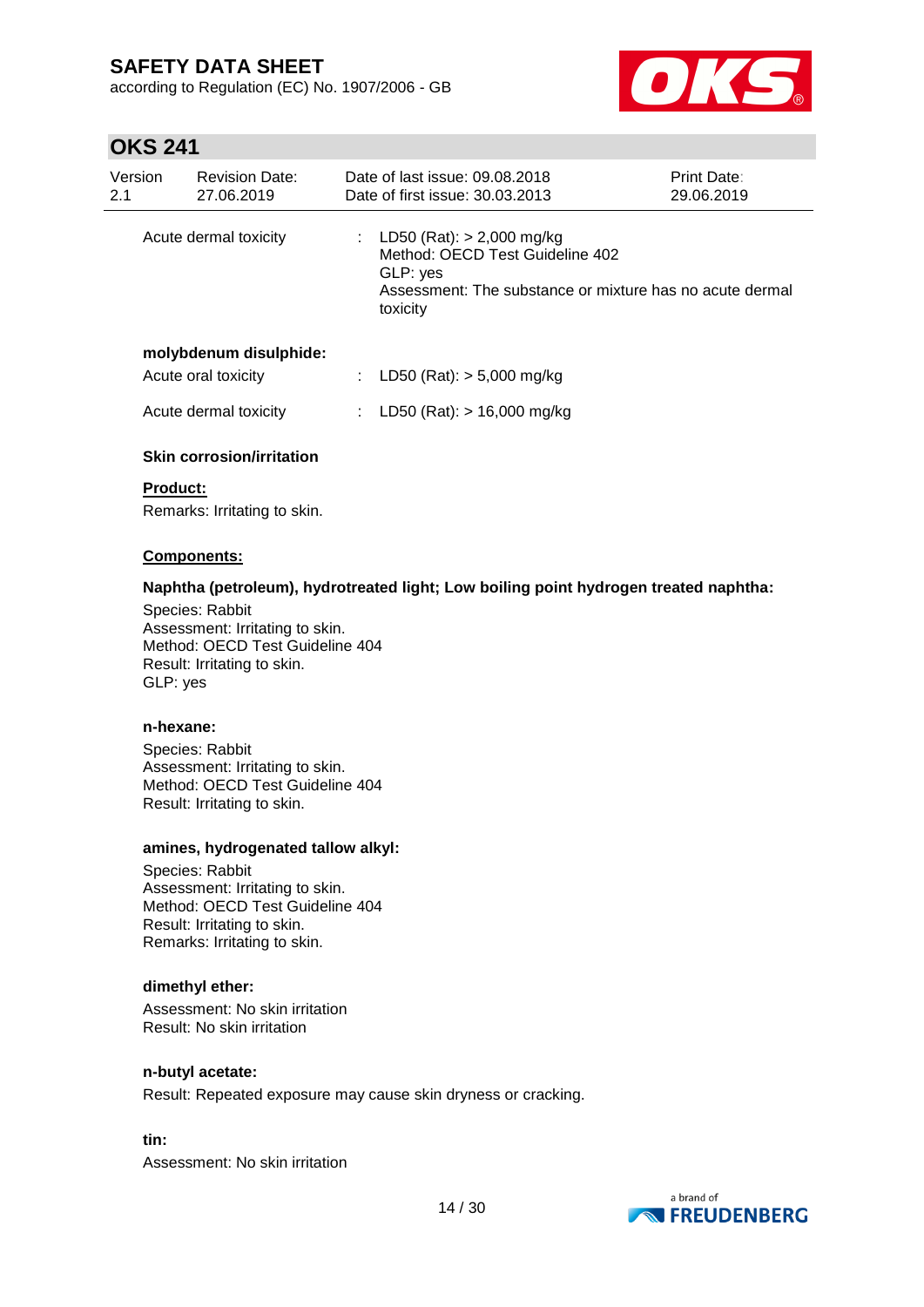according to Regulation (EC) No. 1907/2006 - GB



## **OKS 241**

| Version | Revision Date: | Date of last issue: 09.08.2018  | <b>Print Date:</b> |
|---------|----------------|---------------------------------|--------------------|
| 2.1     | 27.06.2019     | Date of first issue: 30.03.2013 | 29.06.2019         |

Result: No skin irritation

### **molybdenum disulphide:**

Assessment: No skin irritation Result: No skin irritation

#### **Serious eye damage/eye irritation**

#### **Product:**

Remarks: Contact with eyes may cause irritation.

#### **Components:**

#### **Naphtha (petroleum), hydrotreated light; Low boiling point hydrogen treated naphtha:**

Species: Rabbit Assessment: No eye irritation Method: OECD Test Guideline 405 Result: No eye irritation GLP: yes

#### **copper flakes (coated with aliphatic acid):**

Result: Eye irritation

#### **n-hexane:**

Species: Rabbit Assessment: No eye irritation Method: OECD Test Guideline 405 Result: No eye irritation

#### **amines, hydrogenated tallow alkyl:**

Species: Rabbit Assessment: Risk of serious damage to eyes. Method: OECD Test Guideline 405 Result: Risk of serious damage to eyes. GLP: yes

#### **dimethyl ether:**

Assessment: No eye irritation Result: No eye irritation

#### **tin:**

Assessment: No eye irritation Result: No eye irritation

#### **molybdenum disulphide:**

Assessment: No eye irritation

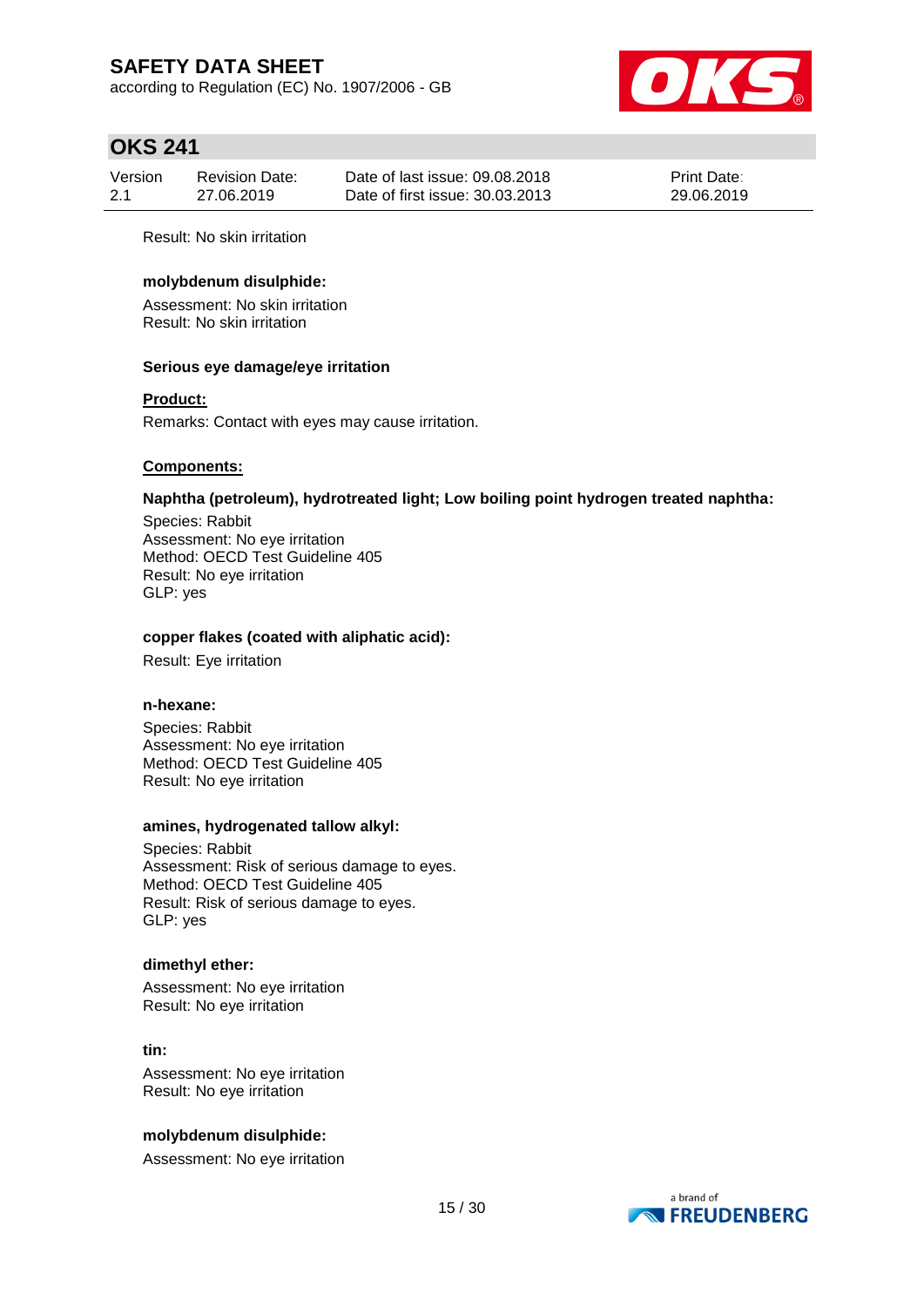according to Regulation (EC) No. 1907/2006 - GB



## **OKS 241**

| Version | Revision Date: | Date of last issue: 09.08.2018  | <b>Print Date:</b> |
|---------|----------------|---------------------------------|--------------------|
| 2.1     | 27.06.2019     | Date of first issue: 30.03.2013 | 29.06.2019         |

Result: No eye irritation

#### **Respiratory or skin sensitisation**

#### **Product:**

Remarks: This information is not available.

#### **Components:**

#### **Naphtha (petroleum), hydrotreated light; Low boiling point hydrogen treated naphtha:**

Test Type: Buehler Test Species: Guinea pig Assessment: Does not cause skin sensitisation. Method: OECD Test Guideline 406 Result: Does not cause skin sensitisation. GLP: yes

#### **n-hexane:**

Species: Mouse Assessment: Does not cause skin sensitisation. Result: Does not cause skin sensitisation.

#### **amines, hydrogenated tallow alkyl:**

Test Type: Maximisation Test Species: Guinea pig Assessment: Does not cause skin sensitisation. Method: OECD Test Guideline 406 Result: Does not cause skin sensitisation.

#### **dimethyl ether:**

Assessment: Does not cause skin sensitisation. Result: Does not cause skin sensitisation.

#### **molybdenum disulphide:**

Assessment: Does not cause skin sensitisation. Result: Does not cause skin sensitisation.

#### **Germ cell mutagenicity**

#### **Product:**

| Genotoxicity in vitro | Remarks: No data available |
|-----------------------|----------------------------|
| Genotoxicity in vivo  | Remarks: No data available |

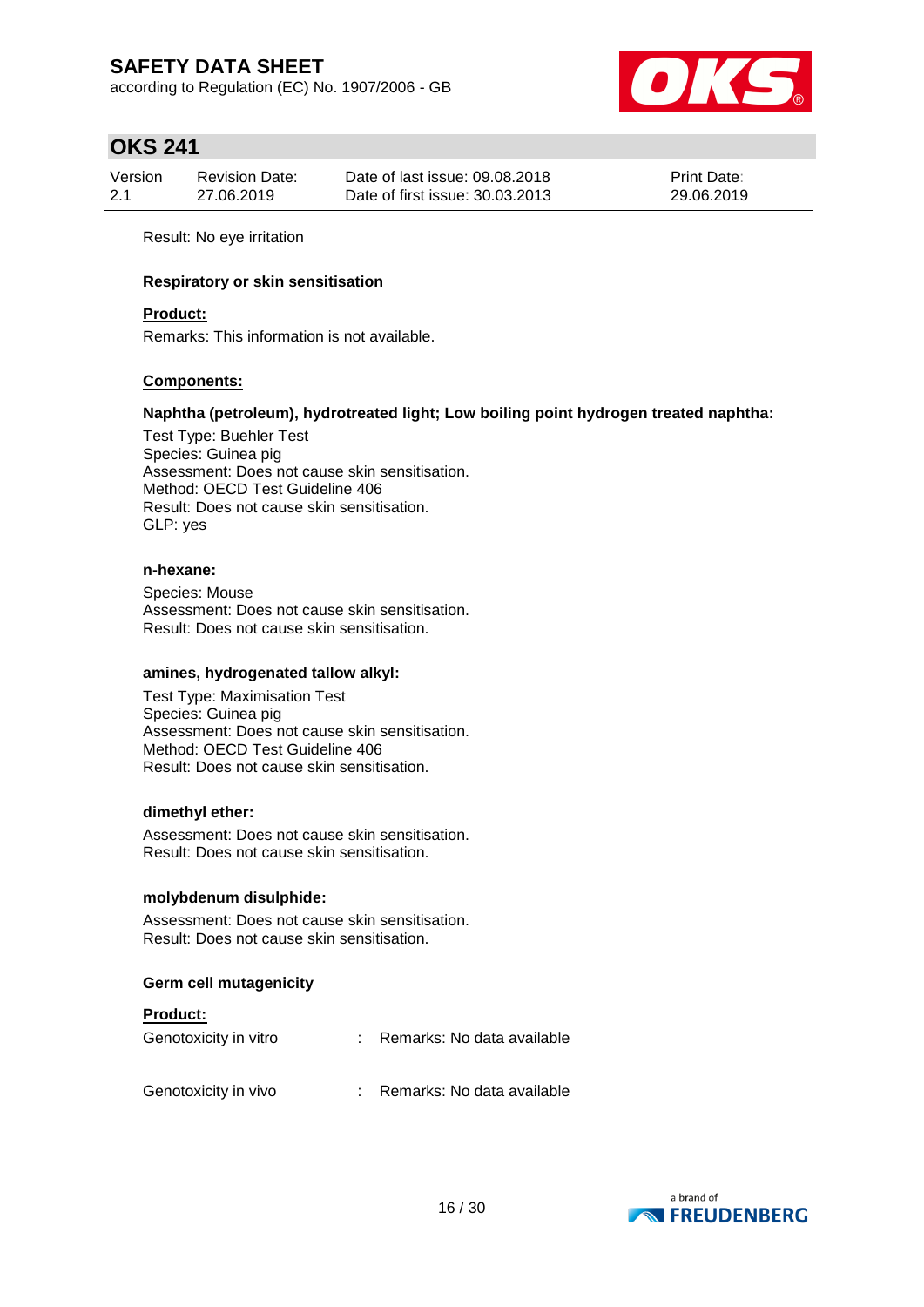according to Regulation (EC) No. 1907/2006 - GB



| Version<br>2.1 | <b>Revision Date:</b><br>27.06.2019                                                                                                                                |                            | Date of last issue: 09.08.2018<br>Date of first issue: 30.03.2013                                                                            | Print Date:<br>29.06.2019 |
|----------------|--------------------------------------------------------------------------------------------------------------------------------------------------------------------|----------------------------|----------------------------------------------------------------------------------------------------------------------------------------------|---------------------------|
|                | Components:                                                                                                                                                        |                            |                                                                                                                                              |                           |
|                | dimethyl ether:                                                                                                                                                    |                            |                                                                                                                                              |                           |
|                | Genotoxicity in vitro                                                                                                                                              |                            | : Test Type: Ames test<br>Method: OECD Test Guideline 471<br>Result: negative                                                                |                           |
|                | Genotoxicity in vivo                                                                                                                                               |                            | Species: Drosophila melanogaster (vinegar fly)<br>Application Route: inhalation (gas)<br>Method: OECD Test Guideline 477<br>Result: negative |                           |
|                | molybdenum disulphide:                                                                                                                                             |                            |                                                                                                                                              |                           |
|                | sessment                                                                                                                                                           |                            | Germ cell mutagenicity-As- : Animal testing did not show any mutagenic effects.                                                              |                           |
|                | Carcinogenicity                                                                                                                                                    |                            |                                                                                                                                              |                           |
|                | <b>Product:</b>                                                                                                                                                    |                            |                                                                                                                                              |                           |
|                | Remarks: No data available                                                                                                                                         |                            |                                                                                                                                              |                           |
|                | Components:                                                                                                                                                        |                            |                                                                                                                                              |                           |
|                | dimethyl ether:<br>Species: Rat<br>Application Route: inhalation (gas)<br>Exposure time: 2 Years<br>47 mg/l<br>Method: OECD Test Guideline 453<br>Result: negative |                            |                                                                                                                                              |                           |
|                | molybdenum disulphide:                                                                                                                                             |                            |                                                                                                                                              |                           |
|                | Carcinogenicity - Assess-<br>ment                                                                                                                                  |                            | : No evidence of carcinogenicity in animal studies.                                                                                          |                           |
|                | <b>Reproductive toxicity</b>                                                                                                                                       |                            |                                                                                                                                              |                           |
|                | Product:                                                                                                                                                           |                            |                                                                                                                                              |                           |
|                | Effects on fertility                                                                                                                                               |                            | Remarks: No data available                                                                                                                   |                           |
|                | Effects on foetal develop-<br>ment                                                                                                                                 |                            | : Remarks: No data available                                                                                                                 |                           |
|                | Components:                                                                                                                                                        |                            |                                                                                                                                              |                           |
|                | n-hexane:                                                                                                                                                          |                            |                                                                                                                                              |                           |
|                | Reproductive toxicity - As-<br>sessment                                                                                                                            | $\mathcal{L}^{\text{max}}$ | Suspected human reproductive toxicant                                                                                                        |                           |

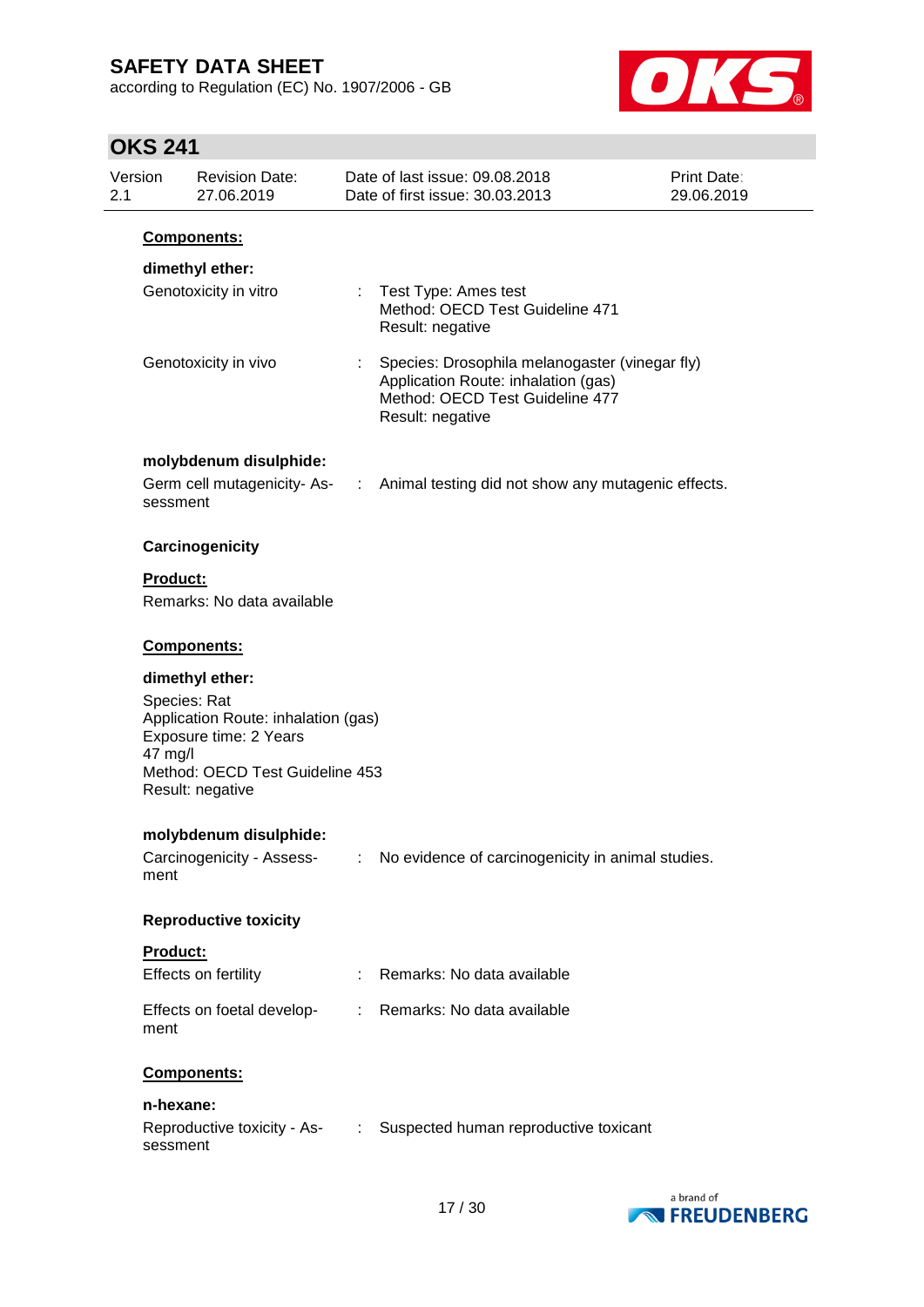according to Regulation (EC) No. 1907/2006 - GB



## **OKS 241**

| Version | Revision Date: | Date of last issue: 09.08.2018  | <b>Print Date:</b> |
|---------|----------------|---------------------------------|--------------------|
| 2.1     | 27.06.2019     | Date of first issue: 30.03.2013 | 29.06.2019         |

### **dimethyl ether:**

Reproductive toxicity - Assessment : Animal testing did not show any effects on fertility.

#### **STOT - single exposure**

#### **Components:**

#### **Naphtha (petroleum), hydrotreated light; Low boiling point hydrogen treated naphtha:**

Exposure routes: Inhalation Target Organs: Central nervous system Assessment: May cause drowsiness or dizziness.

#### **n-hexane:**

Exposure routes: Inhalation Target Organs: Central nervous system Assessment: The substance or mixture is classified as specific target organ toxicant, single exposure, category 3 with narcotic effects.

#### **n-butyl acetate:**

Exposure routes: Inhalation Assessment: May cause drowsiness or dizziness.

#### **molybdenum disulphide:**

Assessment: The substance or mixture is not classified as specific target organ toxicant, single exposure.

#### **STOT - repeated exposure**

#### **Components:**

#### **n-hexane:**

Exposure routes: Inhalation Target Organs: Central nervous system Assessment: The substance or mixture is classified as specific target organ toxicant, repeated exposure, category 2.

#### **amines, hydrogenated tallow alkyl:**

Exposure routes: Ingestion Target Organs: Liver, Gastro-intestinal system, Immune system Assessment: The substance or mixture is classified as specific target organ toxicant, repeated exposure, category 2.

#### **molybdenum disulphide:**

Assessment: The substance or mixture is not classified as specific target organ toxicant, repeated exposure.

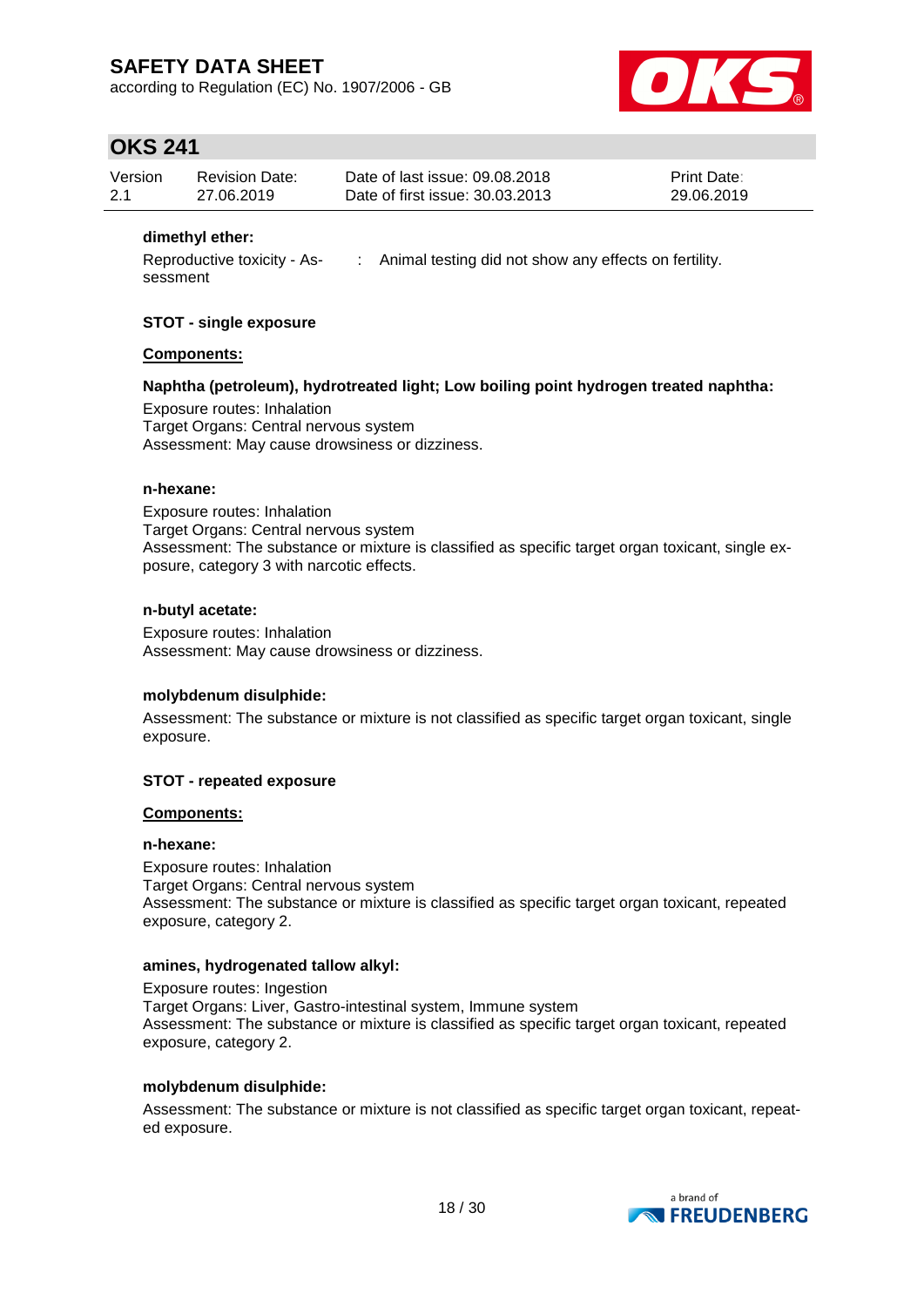according to Regulation (EC) No. 1907/2006 - GB



## **OKS 241**

| Version | Revision Date: | Date of last issue: 09.08.2018  | <b>Print Date:</b> |
|---------|----------------|---------------------------------|--------------------|
| 2.1     | 27.06.2019     | Date of first issue: 30.03.2013 | 29.06.2019         |

### **Repeated dose toxicity**

### **Product:**

Remarks: This information is not available.

### **Aspiration toxicity**

### **Product:**

May be fatal if swallowed and enters airways.

May be fatal if swallowed and enters airways.

#### **Components:**

**Naphtha (petroleum), hydrotreated light; Low boiling point hydrogen treated naphtha:**

May be fatal if swallowed and enters airways.

### **n-hexane:**

May be fatal if swallowed and enters airways.

### **amines, hydrogenated tallow alkyl:**

May be fatal if swallowed and enters airways.

#### **dimethyl ether:**

No aspiration toxicity classification

#### **Further information**

#### **Product:**

Remarks: Ingestion causes irritation of upper respiratory system and gastrointestinal disturbance.

#### **Components:**

#### **molybdenum disulphide:**

Remarks: Information given is based on data on the components and the toxicology of similar products.

## **SECTION 12: Ecological information**

#### **12.1 Toxicity**

## **Product:**

Toxicity to fish : Remarks: Very toxic to aquatic organisms.

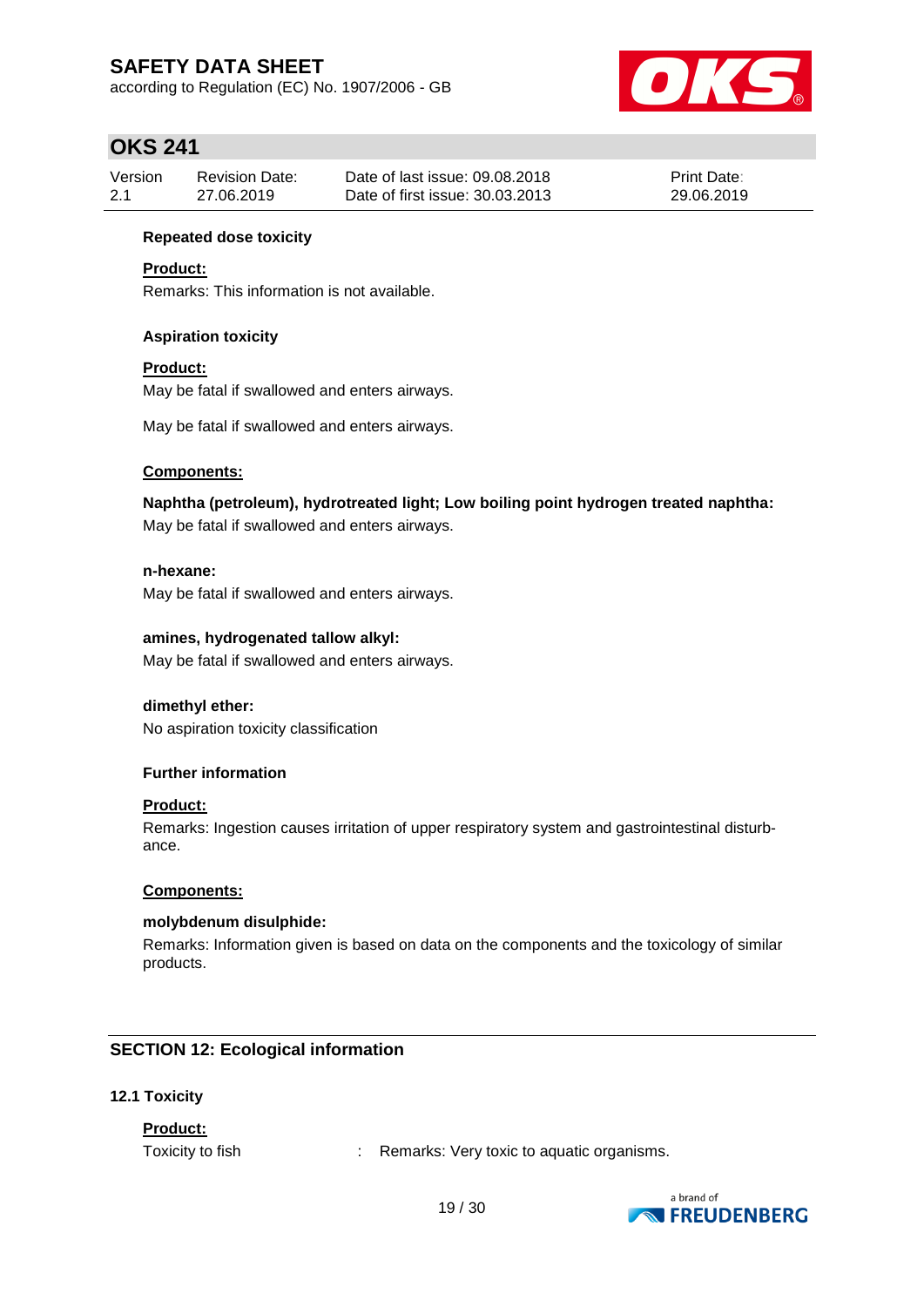according to Regulation (EC) No. 1907/2006 - GB



| Version<br>2.1 |           | <b>Revision Date:</b><br>27.06.2019                    |           | Date of last issue: 09.08.2018<br>Date of first issue: 30.03.2013                                                                                        | <b>Print Date:</b><br>29.06.2019 |
|----------------|-----------|--------------------------------------------------------|-----------|----------------------------------------------------------------------------------------------------------------------------------------------------------|----------------------------------|
|                |           | Toxicity to daphnia and other<br>aquatic invertebrates | $\sim$ 10 | Remarks: No data available                                                                                                                               |                                  |
|                |           | Toxicity to algae                                      |           | Remarks: No data available                                                                                                                               |                                  |
|                |           | Toxicity to microorganisms                             |           | Remarks: No data available                                                                                                                               |                                  |
|                |           | Components:                                            |           |                                                                                                                                                          |                                  |
|                |           |                                                        |           | Naphtha (petroleum), hydrotreated light; Low boiling point hydrogen treated naphtha:                                                                     |                                  |
|                |           | Toxicity to fish                                       |           | LC50 (Oncorhynchus mykiss (rainbow trout)): 10 mg/l<br>Exposure time: 96 h<br>Test Type: semi-static test<br>Method: OECD Test Guideline 203<br>GLP: yes |                                  |
|                |           | Toxicity to daphnia and other<br>aquatic invertebrates |           | EC50 (Daphnia magna (Water flea)): 4.5 mg/l<br>Exposure time: 48 h<br>Test Type: static test<br>Method: OECD Test Guideline 202                          |                                  |
|                |           | Toxicity to algae                                      |           | EC50 (Pseudokirchneriella subcapitata (green algae)): 3.1<br>mg/l<br>Exposure time: 72 h<br>Test Type: static test                                       |                                  |
|                |           | <b>Ecotoxicology Assessment</b>                        |           |                                                                                                                                                          |                                  |
|                | hazard    | Short-term (acute) aquatic                             | ÷.        | Toxic to aquatic life.                                                                                                                                   |                                  |
|                | hazard    | Long-term (chronic) aquatic                            | ÷         | Toxic to aquatic life with long lasting effects.                                                                                                         |                                  |
|                |           | copper flakes (coated with aliphatic acid):            |           |                                                                                                                                                          |                                  |
|                |           | M-Factor (Short-term (acute) :<br>aquatic hazard)      |           | 10                                                                                                                                                       |                                  |
|                |           | M-Factor (Long-term (chron- :<br>ic) aquatic hazard)   |           | $\overline{\phantom{1}}$                                                                                                                                 |                                  |
|                |           | <b>Ecotoxicology Assessment</b>                        |           |                                                                                                                                                          |                                  |
|                | hazard    | Short-term (acute) aquatic                             | ÷.        | Very toxic to aquatic life.                                                                                                                              |                                  |
|                | hazard    |                                                        |           | Long-term (chronic) aquatic : Very toxic to aquatic life with long lasting effects.                                                                      |                                  |
|                | n-hexane: |                                                        |           |                                                                                                                                                          |                                  |

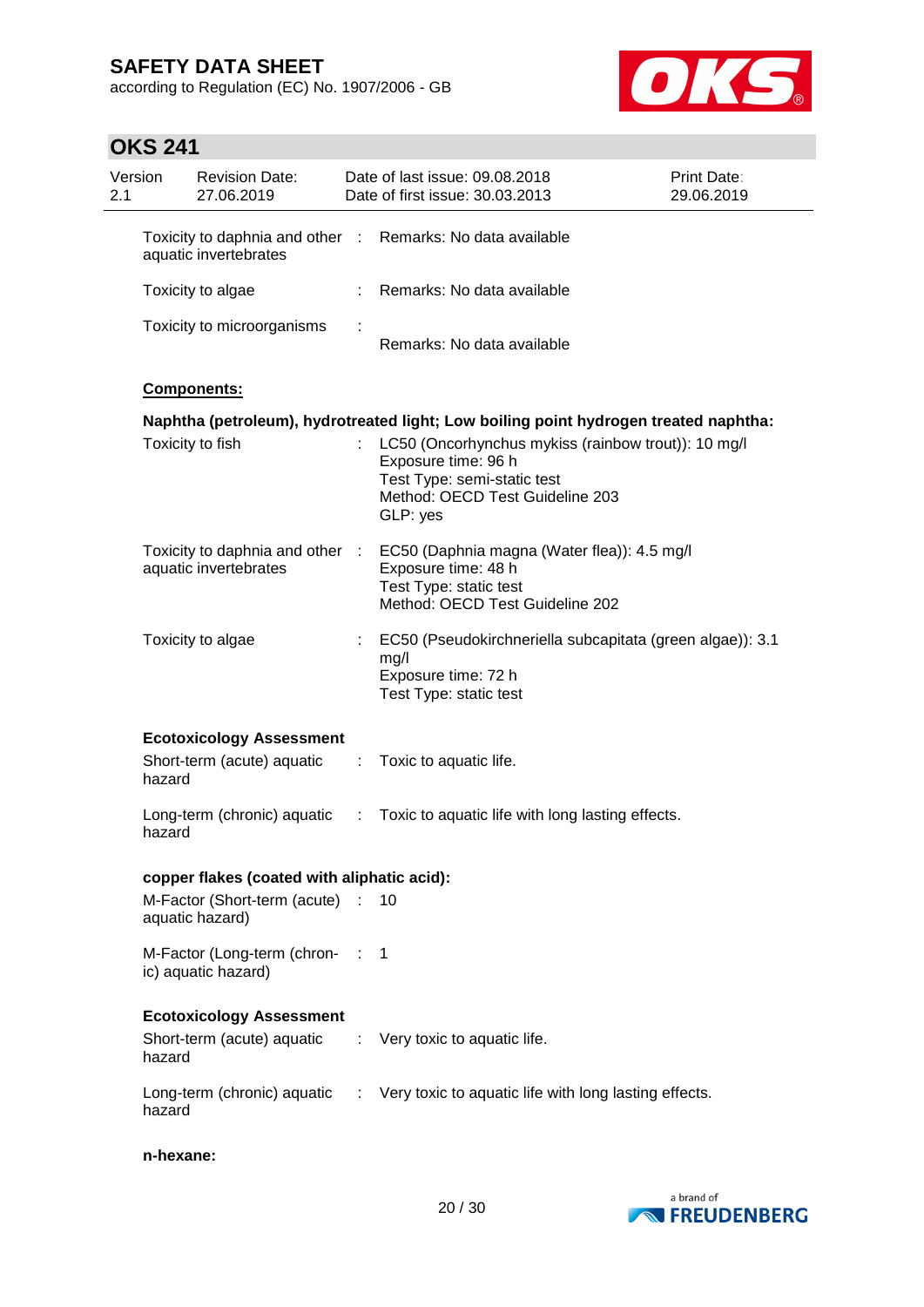according to Regulation (EC) No. 1907/2006 - GB



| Version<br>2.1 |        | <b>Revision Date:</b><br>27.06.2019                      |    | Date of last issue: 09.08.2018<br>Date of first issue: 30.03.2013                                                             | <b>Print Date:</b><br>29.06.2019 |
|----------------|--------|----------------------------------------------------------|----|-------------------------------------------------------------------------------------------------------------------------------|----------------------------------|
|                |        | Toxicity to fish                                         | ÷. | LC50 (Oncorhynchus mykiss (rainbow trout)): 12.51 mg/l<br>Exposure time: 96 h                                                 |                                  |
|                |        | Toxicity to daphnia and other :<br>aquatic invertebrates |    | EC50 (Daphnia magna (Water flea)): 21.85 mg/l<br>Exposure time: 48 h                                                          |                                  |
|                |        | Toxicity to algae                                        |    | ErC50 (Pseudokirchneriella subcapitata (green algae)): 9.285<br>mg/l<br>Exposure time: 72 h                                   |                                  |
|                |        | amines, hydrogenated tallow alkyl:                       |    |                                                                                                                               |                                  |
|                |        | Toxicity to fish                                         |    | LC50 (Danio rerio (zebra fish)): 0.88 mg/l<br>Exposure time: 96 h<br>Method: OECD Test Guideline 203<br>GLP: yes              |                                  |
|                |        |                                                          |    | Remarks: Very toxic to aquatic organisms, may cause long-<br>term adverse effects in the aquatic environment.                 |                                  |
|                |        | Toxicity to daphnia and other :<br>aquatic invertebrates |    | EC50 (Daphnia magna (Water flea)): 0.13 mg/l<br>Exposure time: 48 h<br>Method: OECD Test Guideline 202<br>GLP: yes            |                                  |
|                |        | Toxicity to algae                                        |    | EC50 (Desmodesmus subspicatus (green algae)): 0.12 mg/l<br>Exposure time: 72 h<br>Method: OECD Test Guideline 201<br>GLP: yes |                                  |
|                |        | M-Factor (Short-term (acute) :<br>aquatic hazard)        |    | 10                                                                                                                            |                                  |
|                |        | M-Factor (Long-term (chron-<br>ic) aquatic hazard)       |    | 10                                                                                                                            |                                  |
|                |        | <b>Ecotoxicology Assessment</b>                          |    |                                                                                                                               |                                  |
|                | hazard | Short-term (acute) aquatic                               | ÷. | Very toxic to aquatic life.                                                                                                   |                                  |
|                | hazard | Long-term (chronic) aquatic                              | ÷  | Very toxic to aquatic life with long lasting effects.                                                                         |                                  |
|                |        | dimethyl ether:                                          |    |                                                                                                                               |                                  |
|                |        | Toxicity to fish                                         | t  | LC50 (Poecilia reticulata (guppy)): > 4,100 mg/l<br>Exposure time: 96 h<br>Test Type: semi-static test                        |                                  |
|                |        | Toxicity to daphnia and other :<br>aquatic invertebrates |    | EC50 (Daphnia magna (Water flea)): > 4,400 mg/l<br>Exposure time: 48 h<br>Test Type: static test                              |                                  |

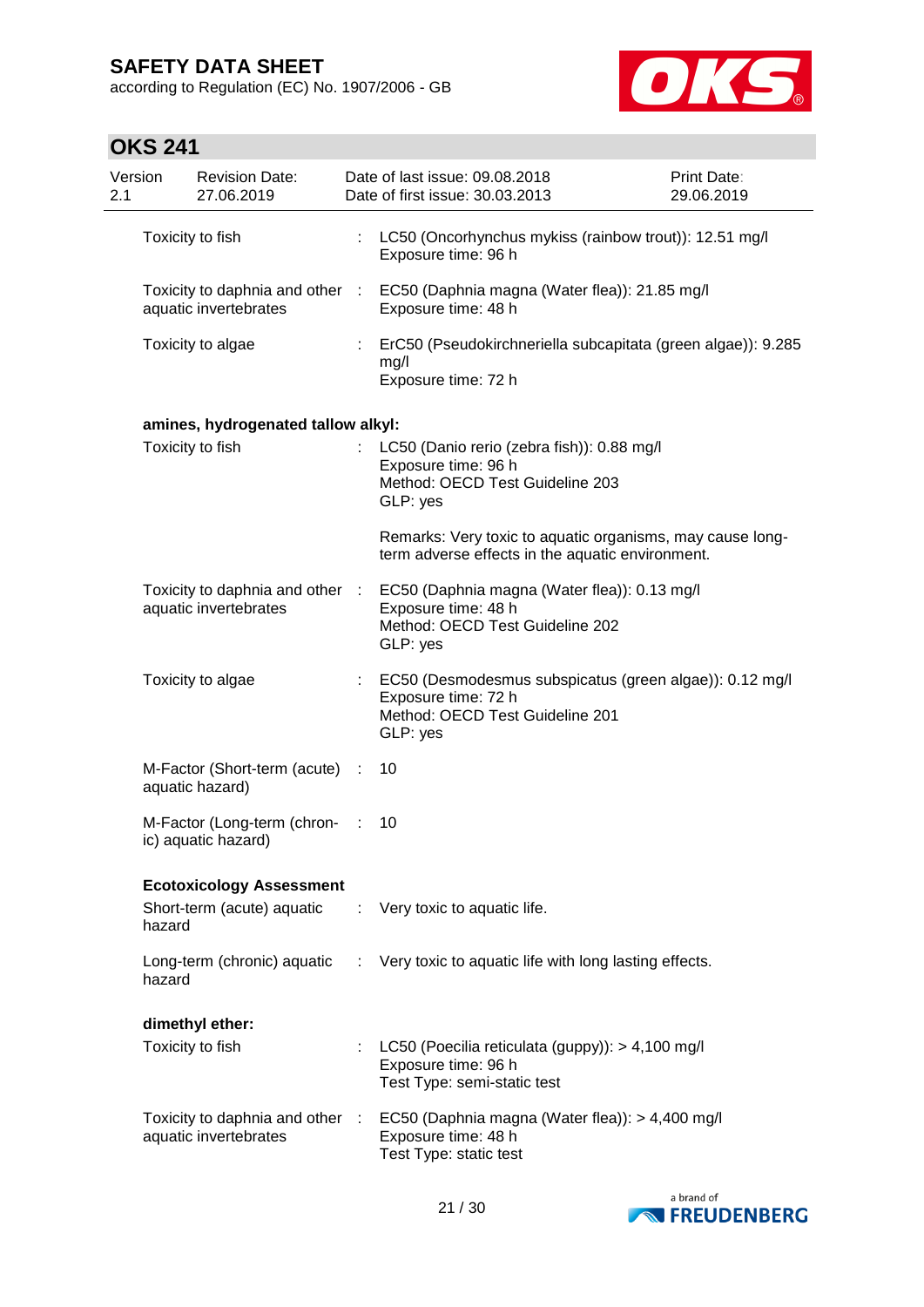according to Regulation (EC) No. 1907/2006 - GB



# **OKS 241**

| Version<br>2.1 | <b>Revision Date:</b><br>27.06.2019                      | Date of last issue: 09.08.2018<br>Date of first issue: 30.03.2013                                                                                                                                               | Print Date:<br>29.06.2019 |
|----------------|----------------------------------------------------------|-----------------------------------------------------------------------------------------------------------------------------------------------------------------------------------------------------------------|---------------------------|
|                | Toxicity to algae                                        | : EC50 (green algae): 154.9 mg/l<br>Exposure time: 96 h                                                                                                                                                         |                           |
| tin:           |                                                          |                                                                                                                                                                                                                 |                           |
|                | Toxicity to fish                                         | LC50 (Pimephales promelas (fathead minnow)): > 0.0124 mg/l<br>Exposure time: 96 h<br>Test Type: static test<br>Method: OECD Test Guideline 203<br>Remarks: No toxicity at the limit of solubility               |                           |
|                | Toxicity to algae                                        | : EC50 (Pseudokirchneriella subcapitata (green algae)): ><br>0.0192 mg/l<br>Exposure time: 72 h<br>Test Type: static test<br>Method: OECD Test Guideline 201<br>Remarks: No toxicity at the limit of solubility |                           |
|                | molybdenum disulphide:                                   |                                                                                                                                                                                                                 |                           |
|                | Toxicity to fish                                         | LC50 (Pimephales promelas (fathead minnow)): > 100 mg/l<br>Exposure time: 96 h                                                                                                                                  |                           |
|                | Toxicity to daphnia and other :<br>aquatic invertebrates | EC50 (Daphnia magna (Water flea)): > 100 mg/l<br>Exposure time: 48 h                                                                                                                                            |                           |
|                | Toxicity to algae                                        | EC50 (Pseudokirchneriella subcapitata (green algae)): > 100<br>mg/l<br>Exposure time: 72 h                                                                                                                      |                           |

## **12.2 Persistence and degradability**

|--|

| Biodegradability                                                | Remarks: No data available |
|-----------------------------------------------------------------|----------------------------|
| Physico-chemical removabil- : Remarks: No data available<br>ity |                            |

### **Components:**

## **Naphtha (petroleum), hydrotreated light; Low boiling point hydrogen treated naphtha:**

| Biodegradability | $:$ Test Type: aerobic        |
|------------------|-------------------------------|
|                  | Inoculum: activated sludge    |
|                  | Result: rapidly biodegradable |
|                  | Biodegradation: 90.35 %       |
|                  | Exposure time: 28 d           |

#### **copper flakes (coated with aliphatic acid):**

| <b>Biodegradability</b> | Remarks: The methods for determining biodegradability are |
|-------------------------|-----------------------------------------------------------|
|                         | not applicable to inorganic substances.                   |

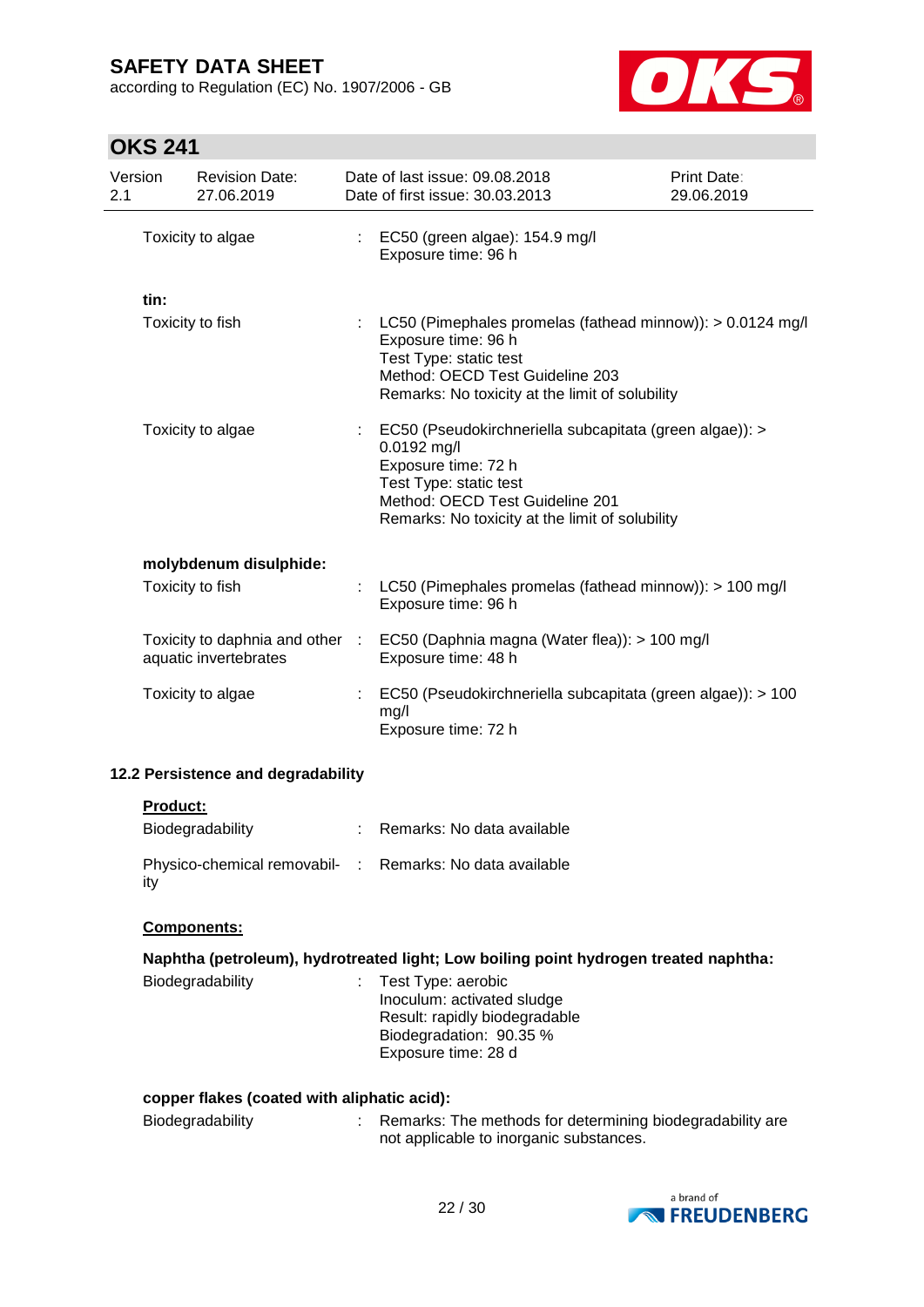according to Regulation (EC) No. 1907/2006 - GB



| Version<br>2.1                                                                       |                 | <b>Revision Date:</b><br>27.06.2019 |    | Date of last issue: 09.08.2018<br>Date of first issue: 30.03.2013                                                                                                                                                       | Print Date:<br>29.06.2019 |
|--------------------------------------------------------------------------------------|-----------------|-------------------------------------|----|-------------------------------------------------------------------------------------------------------------------------------------------------------------------------------------------------------------------------|---------------------------|
|                                                                                      | n-hexane:       |                                     |    |                                                                                                                                                                                                                         |                           |
|                                                                                      |                 | Biodegradability                    | ÷  | Test Type: aerobic<br>Inoculum: activated sludge<br>Result: rapidly biodegradable<br>Biodegradation: 21 %<br>Exposure time: 28 d<br>GLP: yes                                                                            |                           |
|                                                                                      |                 | amines, hydrogenated tallow alkyl:  |    |                                                                                                                                                                                                                         |                           |
|                                                                                      |                 | Biodegradability                    |    | Result: Readily biodegradable.<br>Method: OECD Test Guideline 301D                                                                                                                                                      |                           |
|                                                                                      |                 | dimethyl ether:                     |    |                                                                                                                                                                                                                         |                           |
|                                                                                      |                 | Biodegradability                    |    | Test Type: aerobic<br>Inoculum: activated sludge<br>Result: Not readily biodegradable.<br>Biodegradation: 5 %<br>Exposure time: 28 d<br>Method: OECD Test Guideline 301D                                                |                           |
|                                                                                      |                 | n-butyl acetate:                    |    |                                                                                                                                                                                                                         |                           |
|                                                                                      |                 | Biodegradability                    |    | Result: Readily biodegradable.                                                                                                                                                                                          |                           |
|                                                                                      |                 | 12.3 Bioaccumulative potential      |    |                                                                                                                                                                                                                         |                           |
|                                                                                      | <b>Product:</b> | <b>Bioaccumulation</b>              |    | Remarks: This mixture contains no substance considered to<br>be persistent, bioaccumulating and toxic (PBT).<br>This mixture contains no substance considered to be very<br>persistent and very bioaccumulating (vPvB). |                           |
|                                                                                      |                 | Components:                         |    |                                                                                                                                                                                                                         |                           |
| Naphtha (petroleum), hydrotreated light; Low boiling point hydrogen treated naphtha: |                 |                                     |    |                                                                                                                                                                                                                         |                           |
|                                                                                      | octanol/water   | Partition coefficient: n-           |    | : log Pow: 3.4 - 5.2                                                                                                                                                                                                    |                           |
|                                                                                      | n-hexane:       |                                     |    |                                                                                                                                                                                                                         |                           |
|                                                                                      |                 | <b>Bioaccumulation</b>              |    | Bioconcentration factor (BCF): 501.19                                                                                                                                                                                   |                           |
|                                                                                      | octanol/water   | Partition coefficient: n-           |    | : $log Pow: 4 (20 °C)$<br>pH: 7                                                                                                                                                                                         |                           |
|                                                                                      |                 | amines, hydrogenated tallow alkyl:  |    |                                                                                                                                                                                                                         |                           |
|                                                                                      |                 | Bioaccumulation                     | ÷. | Bioconcentration factor (BCF): 173                                                                                                                                                                                      |                           |
|                                                                                      | octanol/water   | Partition coefficient: n-           | ÷  | log Pow: ca. 7.6                                                                                                                                                                                                        |                           |

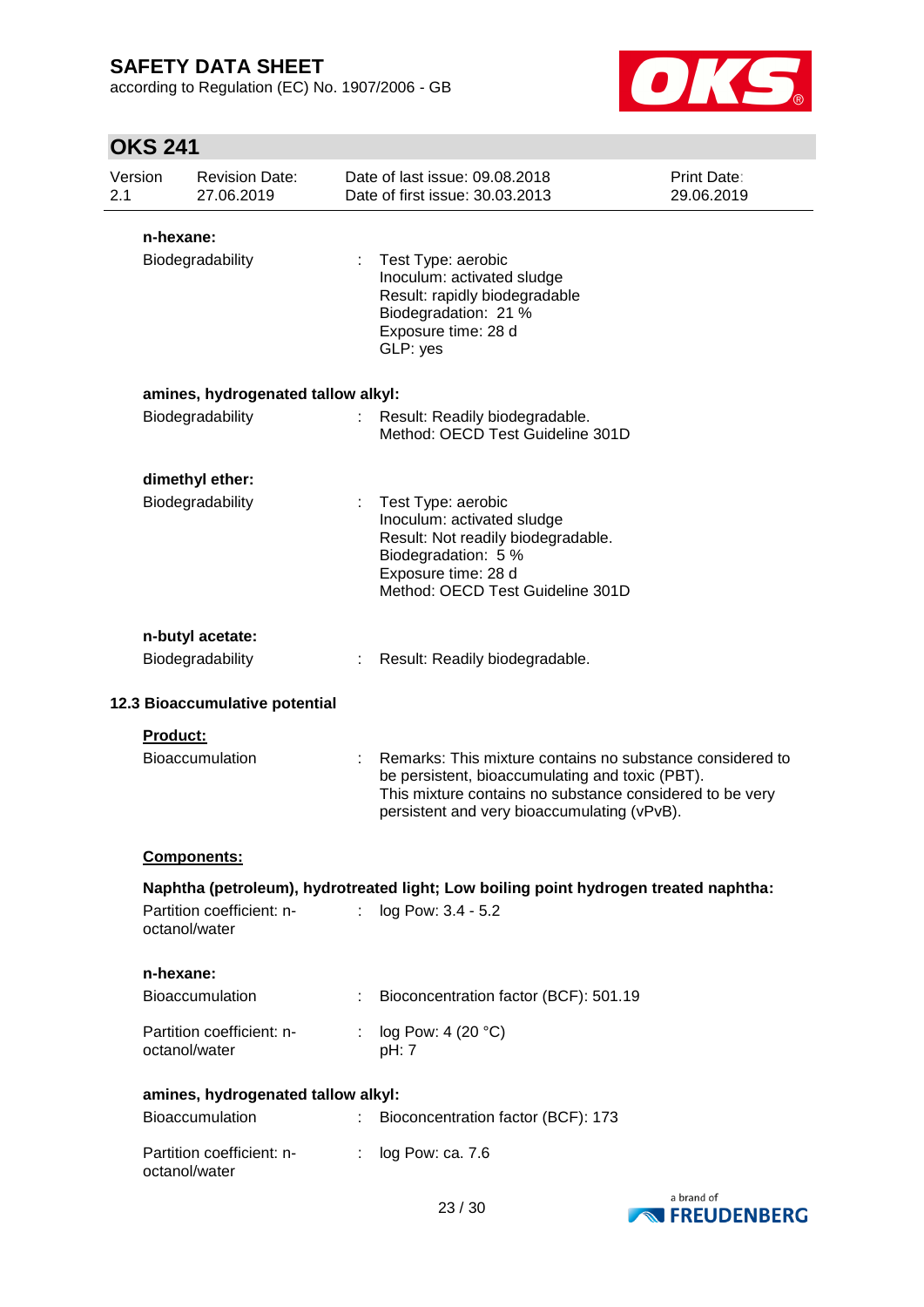according to Regulation (EC) No. 1907/2006 - GB



| Version<br>2.1 |                                         | <b>Revision Date:</b><br>27.06.2019                |    | Date of last issue: 09.08.2018<br>Date of first issue: 30.03.2013                                                                                                                                          | <b>Print Date:</b><br>29.06.2019 |  |
|----------------|-----------------------------------------|----------------------------------------------------|----|------------------------------------------------------------------------------------------------------------------------------------------------------------------------------------------------------------|----------------------------------|--|
|                |                                         |                                                    |    |                                                                                                                                                                                                            |                                  |  |
|                |                                         | dimethyl ether:                                    |    |                                                                                                                                                                                                            |                                  |  |
|                | octanol/water                           | Partition coefficient: n-                          | t. | log Pow: 0.07 (25 °C)                                                                                                                                                                                      |                                  |  |
|                |                                         | n-butyl acetate:                                   |    |                                                                                                                                                                                                            |                                  |  |
|                |                                         | Bioaccumulation                                    | t. | Remarks: No data available                                                                                                                                                                                 |                                  |  |
|                | octanol/water                           | Partition coefficient: n-                          | ÷. | log Pow: 2.3                                                                                                                                                                                               |                                  |  |
|                |                                         | 12.4 Mobility in soil                              |    |                                                                                                                                                                                                            |                                  |  |
|                | <b>Product:</b>                         |                                                    |    |                                                                                                                                                                                                            |                                  |  |
|                | Mobility                                |                                                    |    | Remarks: No data available                                                                                                                                                                                 |                                  |  |
|                |                                         | Distribution among environ-<br>mental compartments | ÷. | Remarks: No data available                                                                                                                                                                                 |                                  |  |
|                | 12.5 Results of PBT and vPvB assessment |                                                    |    |                                                                                                                                                                                                            |                                  |  |
|                | Product:                                |                                                    |    |                                                                                                                                                                                                            |                                  |  |
|                | Assessment                              |                                                    |    | This substance/mixture contains no components considered<br>to be either persistent, bioaccumulative and toxic (PBT), or<br>very persistent and very bioaccumulative (vPvB) at levels of<br>0.1% or higher |                                  |  |
|                |                                         | Components:                                        |    |                                                                                                                                                                                                            |                                  |  |
|                |                                         | amines, hydrogenated tallow alkyl:                 |    |                                                                                                                                                                                                            |                                  |  |
|                | Assessment                              |                                                    |    | This substance is not considered to be persistent, bioaccumu-<br>lating and toxic (PBT) This substance is not considered to be<br>very persistent and very bioaccumulating (vPvB)                          |                                  |  |
|                |                                         | dimethyl ether:                                    |    |                                                                                                                                                                                                            |                                  |  |
|                | Assessment                              |                                                    |    | Non-classified vPvB substance. Non-classified PBT sub-<br>stance.                                                                                                                                          |                                  |  |
|                | tin:                                    |                                                    |    |                                                                                                                                                                                                            |                                  |  |
|                | Assessment                              |                                                    |    | Remarks: Not applicable                                                                                                                                                                                    |                                  |  |
|                |                                         | 12.6 Other adverse effects                         |    |                                                                                                                                                                                                            |                                  |  |
|                | Product:                                |                                                    |    |                                                                                                                                                                                                            |                                  |  |
|                | mation                                  | Additional ecological infor-                       |    | : Very toxic to aquatic organisms, may cause long-term adverse<br>effects in the aquatic environment.                                                                                                      |                                  |  |

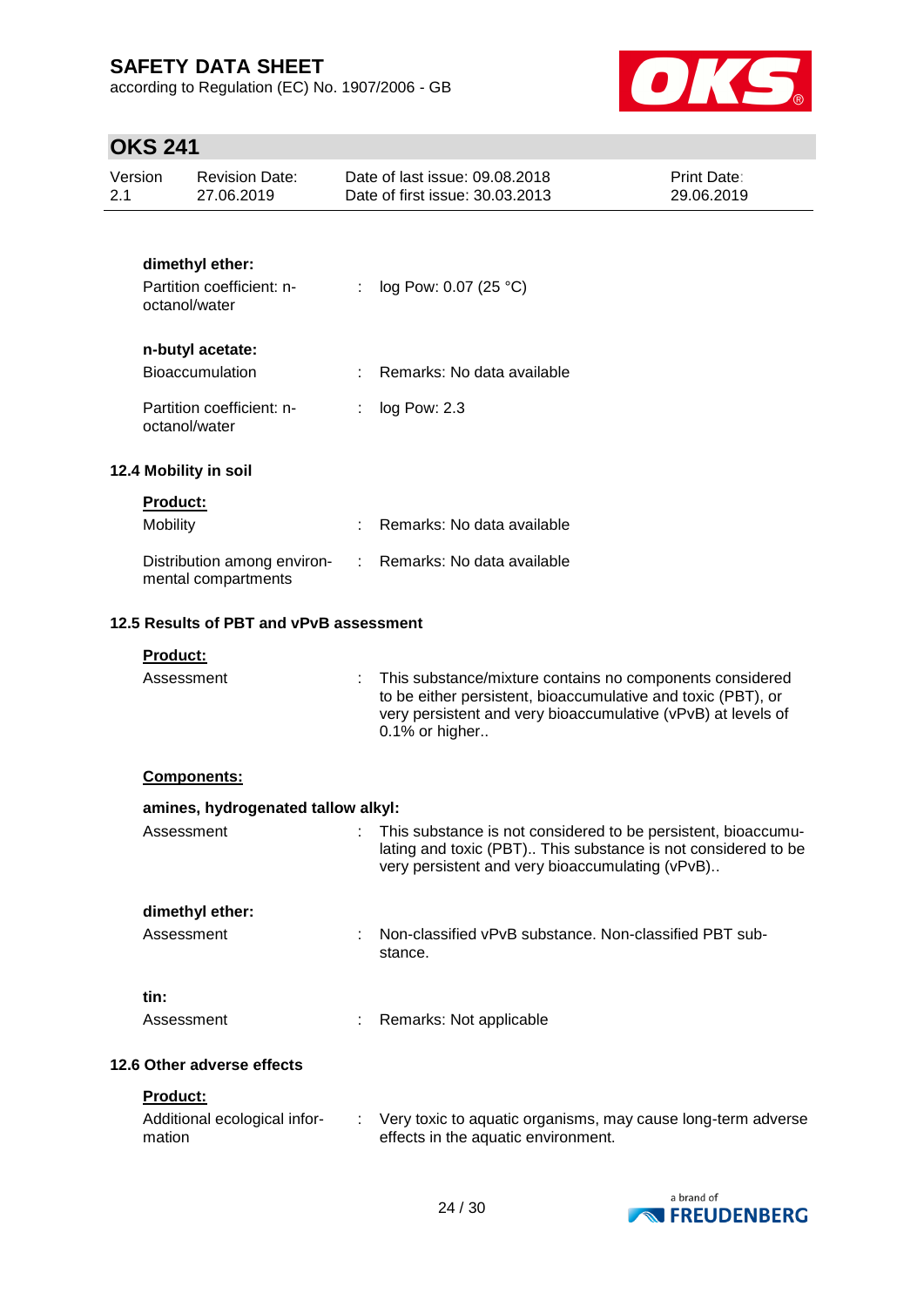according to Regulation (EC) No. 1907/2006 - GB



# **OKS 241**

| Version | <b>Revision Date:</b> | Date of last issue: 09.08.2018  | Print Date: |
|---------|-----------------------|---------------------------------|-------------|
| 2.1     | 27.06.2019            | Date of first issue: 30.03.2013 | 29.06.2019  |

## **SECTION 13: Disposal considerations**

|         | 13.1 Waste treatment methods |                                                                                                                                                                                                                     |
|---------|------------------------------|---------------------------------------------------------------------------------------------------------------------------------------------------------------------------------------------------------------------|
| Product |                              | Do not dispose of with domestic refuse.<br>Dispose of as hazardous waste in compliance with local and<br>national regulations.                                                                                      |
|         |                              | Waste codes should be assigned by the user based on the<br>application for which the product was used.                                                                                                              |
|         | Contaminated packaging       | Packaging that is not properly emptied must be disposed of as<br>the unused product.<br>Offer empty spray cans to an established disposal company.<br>Pressurized container: Do not pierce or burn, even after use. |
|         |                              | The following Waste Codes are only suggestions:                                                                                                                                                                     |

## **SECTION 14: Transport information**

| 14.1 UN number                                                                                                |    |                                                                      |
|---------------------------------------------------------------------------------------------------------------|----|----------------------------------------------------------------------|
| <b>ADR</b>                                                                                                    | ÷. | <b>UN 1950</b>                                                       |
| <b>IMDG</b>                                                                                                   |    | <b>UN 1950</b>                                                       |
| <b>IATA</b>                                                                                                   |    | <b>UN 1950</b>                                                       |
| 14.2 UN proper shipping name                                                                                  |    |                                                                      |
| <b>ADR</b>                                                                                                    |    | <b>AEROSOLS</b>                                                      |
| <b>IMDG</b>                                                                                                   |    | <b>AEROSOLS</b><br>(naphtha (petroleum), hydrotreated light, copper) |
| <b>IATA</b>                                                                                                   |    | Aerosols, flammable                                                  |
| 14.3 Transport hazard class(es)                                                                               |    |                                                                      |
| <b>ADR</b>                                                                                                    |    | $\therefore$ 2                                                       |
| <b>IMDG</b>                                                                                                   |    | : 2.1                                                                |
| <b>IATA</b>                                                                                                   |    | : 2.1                                                                |
| 14.4 Packing group                                                                                            |    |                                                                      |
| <b>ADR</b><br>Packing group<br><b>Classification Code</b><br>Labels<br>Tunnel restriction code<br><b>IMDG</b> |    | Not assigned by regulation<br>: 5F<br>2.1<br>(D)                     |

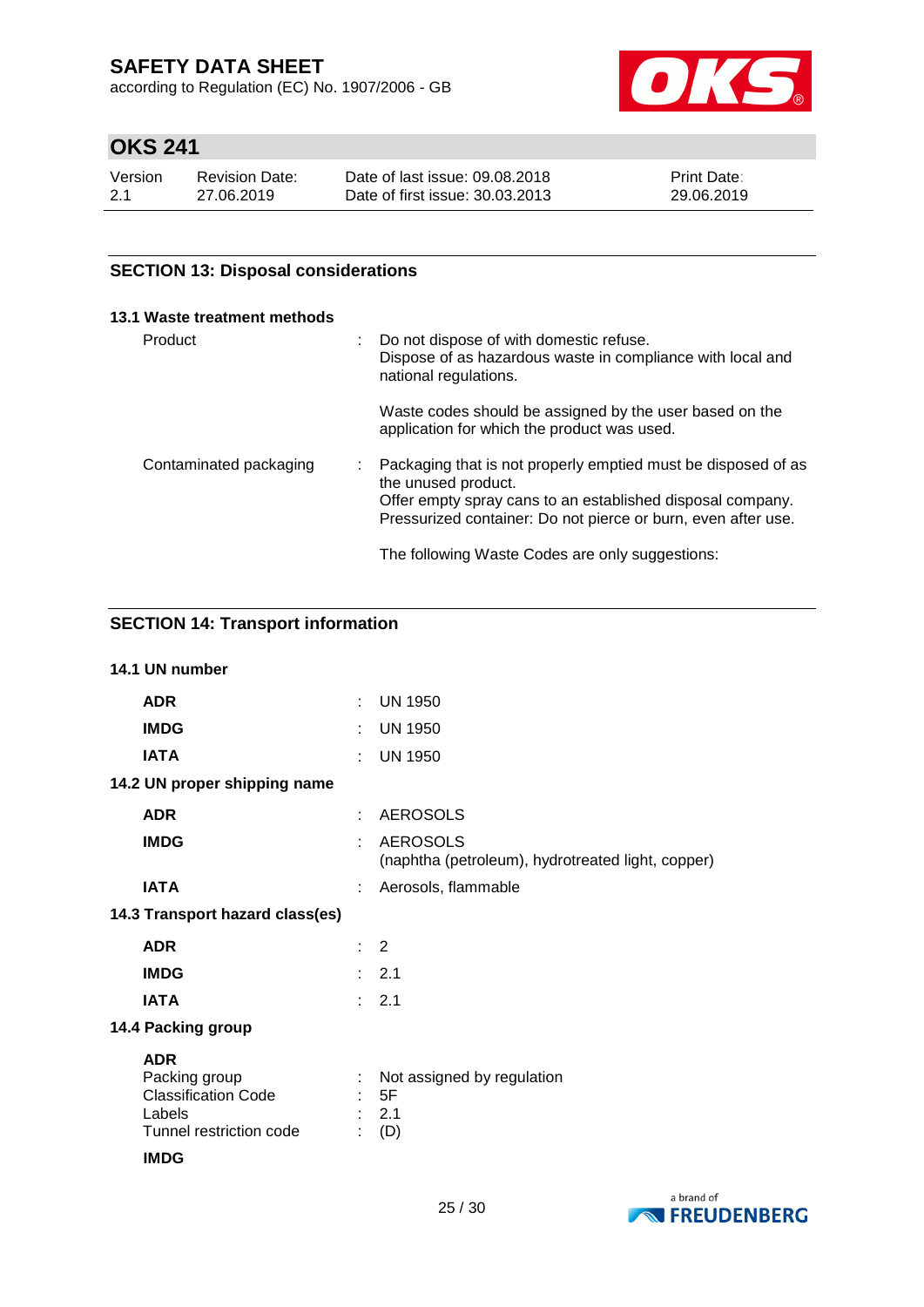according to Regulation (EC) No. 1907/2006 - GB



# **OKS 241**

| Version<br>2.1 |                    | <b>Revision Date:</b><br>27.06.2019                                           |   | Date of last issue: 09.08.2018<br>Date of first issue: 30.03.2013       | Print Date:<br>29.06.2019 |
|----------------|--------------------|-------------------------------------------------------------------------------|---|-------------------------------------------------------------------------|---------------------------|
|                | Labels<br>EmS Code | Packing group                                                                 |   | Not assigned by regulation<br>2.1<br>$F-D, S-U$                         |                           |
|                | aircraft)          | <b>IATA (Cargo)</b><br>Packing instruction (cargo<br>Packing instruction (LQ) |   | 203<br>Y203                                                             |                           |
|                | Labels             | Packing group                                                                 |   | Not assigned by regulation<br>Division 2.1 - Flammable gases            |                           |
|                | ger aircraft)      | <b>IATA (Passenger)</b><br>Packing instruction (passen-                       | ÷ | 203                                                                     |                           |
|                | Labels             | Packing instruction (LQ)<br>Packing group                                     |   | Y203<br>Not assigned by regulation<br>Division 2.1 - Flammable gases    |                           |
|                |                    | <b>14.5 Environmental hazards</b>                                             |   |                                                                         |                           |
|                | <b>ADR</b>         | Environmentally hazardous                                                     |   | yes                                                                     |                           |
|                | <b>IMDG</b>        | Marine pollutant                                                              |   | yes                                                                     |                           |
|                |                    | <b>IATA (Passenger)</b><br>Environmentally hazardous                          |   | no                                                                      |                           |
|                |                    | <b>IATA (Cargo)</b><br>Environmentally hazardous                              |   | no                                                                      |                           |
|                |                    | 14.6 Special precautions for user                                             |   |                                                                         |                           |
|                |                    | No special precautions required.                                              |   |                                                                         |                           |
|                |                    |                                                                               |   | 14.7 Transport in bulk according to Annex II of Marpol and the IBC Code |                           |
|                | <b>Remarks</b>     |                                                                               |   | Not applicable for product as supplied.                                 |                           |
|                |                    |                                                                               |   |                                                                         |                           |

## **SECTION 15: Regulatory information**

| ture    | 15.1 Safety, health and environmental regulations/legislation specific for the substance or mix- |   |                                                                                                                                |
|---------|--------------------------------------------------------------------------------------------------|---|--------------------------------------------------------------------------------------------------------------------------------|
|         | REACH - Candidate List of Substances of Very High<br>Concern for Authorisation (Article 59).     |   | This product does not contain sub-<br>stances of very high concern (Regu-<br>lation (EC) No 1907/2006 (REACH),<br>Article 57). |
|         | REACH - List of substances subject to authorisation<br>(Annex XIV)                               |   | Not applicable                                                                                                                 |
|         | Regulation (EC) No 1005/2009 on substances that de-<br>plete the ozone layer                     |   | Not applicable                                                                                                                 |
| lutants | Regulation (EC) No 850/2004 on persistent organic pol-                                           | ÷ | Not applicable                                                                                                                 |
|         |                                                                                                  |   | a brand of                                                                                                                     |

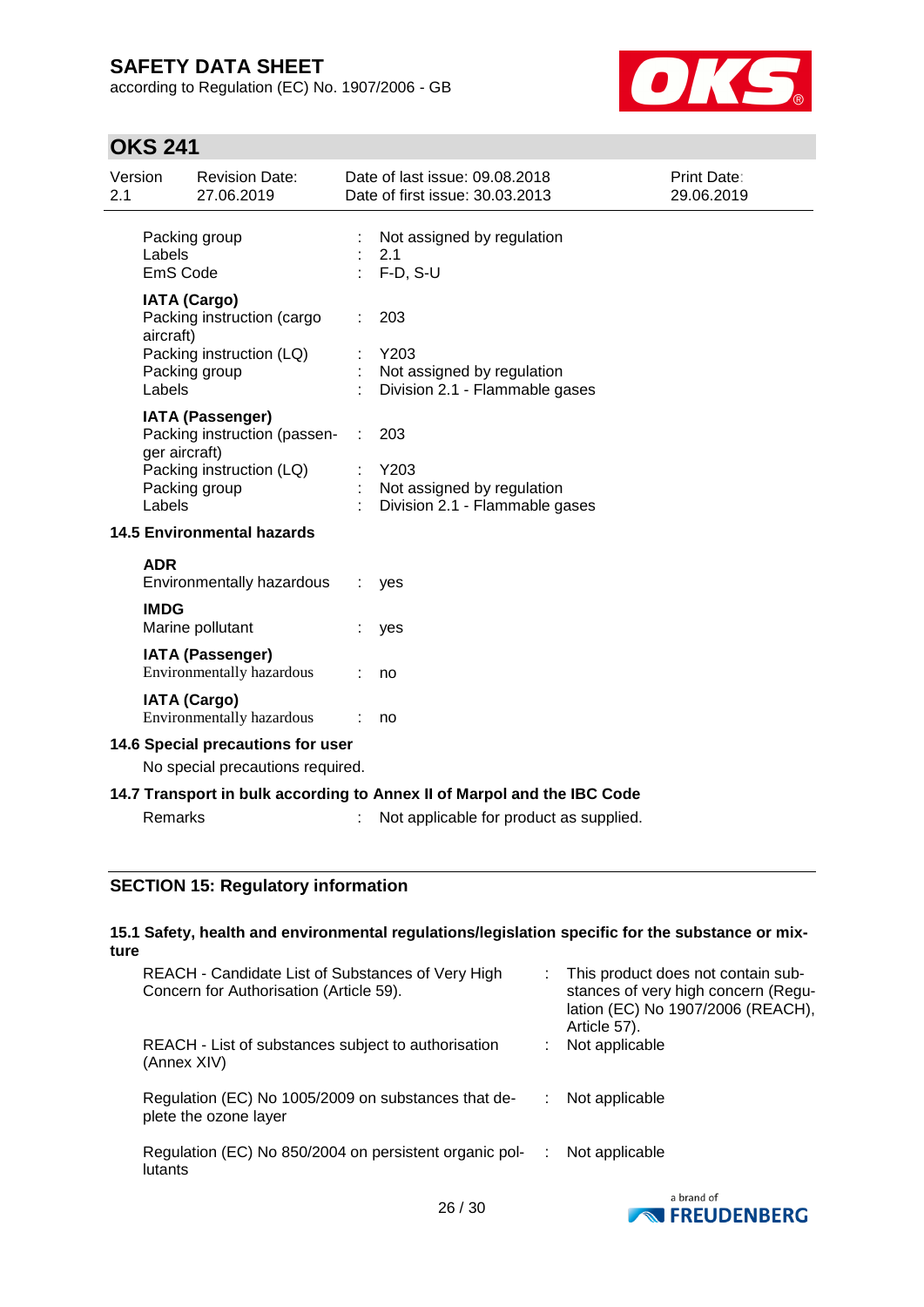according to Regulation (EC) No. 1907/2006 - GB



## **OKS 241**

| <b>OKS 241</b>                                                                                                                                                                                                                                                |                                     |                                                                                                                                                            |                    |                           |
|---------------------------------------------------------------------------------------------------------------------------------------------------------------------------------------------------------------------------------------------------------------|-------------------------------------|------------------------------------------------------------------------------------------------------------------------------------------------------------|--------------------|---------------------------|
| Version<br>2.1                                                                                                                                                                                                                                                | <b>Revision Date:</b><br>27.06.2019 | Date of last issue: 09.08.2018<br>Date of first issue: 30.03.2013                                                                                          |                    | Print Date:<br>29.06.2019 |
|                                                                                                                                                                                                                                                               |                                     |                                                                                                                                                            |                    |                           |
|                                                                                                                                                                                                                                                               | of dangerous chemicals              | Regulation (EC) No 649/2012 of the European Parlia-<br>÷<br>ment and the Council concerning the export and import                                          | Not applicable     |                           |
| REACH - Restrictions on the manufacture, placing on<br>Naphtha (petroleum), hydrotreated<br>the market and use of certain dangerous substances,<br>light; Low boiling point hydrogen<br>treated naphtha<br>preparations and articles (Annex XVII)<br>(29, 28) |                                     |                                                                                                                                                            |                    |                           |
| P <sub>2</sub>                                                                                                                                                                                                                                                |                                     |                                                                                                                                                            |                    |                           |
| E1                                                                                                                                                                                                                                                            |                                     |                                                                                                                                                            |                    |                           |
| P <sub>5c</sub>                                                                                                                                                                                                                                               |                                     |                                                                                                                                                            |                    |                           |
|                                                                                                                                                                                                                                                               |                                     | Seveso III: Directive 2012/18/EU of the European Parliament and of the Council on the control of<br>major-accident hazards involving dangerous substances. |                    |                           |
| P <sub>3a</sub>                                                                                                                                                                                                                                               |                                     | <b>FLAMMABLE AEROSOLS</b>                                                                                                                                  | Quantity 1<br>150t | Quantity 2<br>500 t       |
| E <sub>1</sub>                                                                                                                                                                                                                                                |                                     | <b>ENVIRONMENTAL</b><br><b>HAZARDS</b>                                                                                                                     | 100t               | 200 <sub>t</sub>          |
| 34                                                                                                                                                                                                                                                            |                                     | Petroleum products: (a)<br>gasolines and naphthas,                                                                                                         | 2,500t             | $25,000$ t                |

| 34                         | Petroleum products: (a)<br>gasolines and naphthas,<br>(b) kerosenes (including jet<br>fuels), (c) gas oils (includ-<br>ing diesel fuels, home<br>heating oils and gas oil<br>blending streams), (d)<br>heavy fuel oils (e) alterna-<br>tive fuels serving the same<br>purposes and with similar<br>properties as regards<br>flammability and environ-<br>mental hazards as the<br>products referred to in<br>points (a) to (d) | 2,500t | 25,000 t |
|----------------------------|--------------------------------------------------------------------------------------------------------------------------------------------------------------------------------------------------------------------------------------------------------------------------------------------------------------------------------------------------------------------------------------------------------------------------------|--------|----------|
| Volatile organic compounds | Directive 2010/75/EU of 24 November 2010 on industrial<br>emissions (integrated pollution prevention and control)<br>Volatile organic compounds (VOC) content: 70.39 %<br>Volatile CMR compounds: 28.03 %                                                                                                                                                                                                                      |        |          |

Other regulations:

Take note of Directive 94/33/EC on the protection of young people at work or stricter national regulations, where applicable.

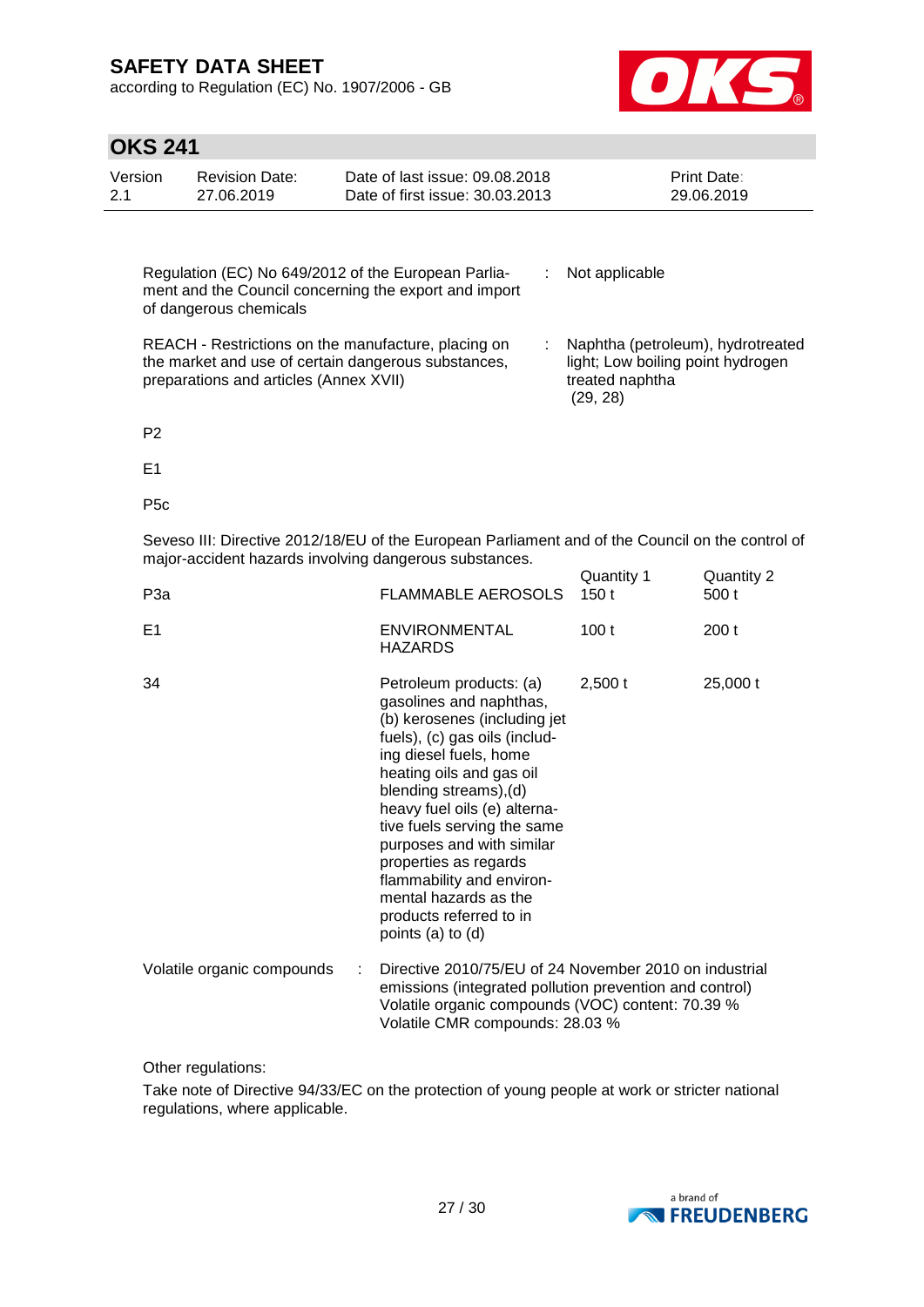according to Regulation (EC) No. 1907/2006 - GB



## **OKS 241**

| Version | <b>Revision Date:</b> | Date of last issue: 09.08.2018  | <b>Print Date:</b> |
|---------|-----------------------|---------------------------------|--------------------|
| 2.1     | 27.06.2019            | Date of first issue: 30.03.2013 | 29.06.2019         |

#### **15.2 Chemical safety assessment**

This information is not available.

#### **SECTION 16: Other information**

|  |  | Full text of H-Statements |
|--|--|---------------------------|
|--|--|---------------------------|

| H220  |          | Extremely flammable gas.                                              |
|-------|----------|-----------------------------------------------------------------------|
| H225  | ٠.<br>÷. | Highly flammable liquid and vapour.                                   |
| H226  |          | Flammable liquid and vapour.                                          |
| H280  |          | Contains gas under pressure; may explode if heated.                   |
| H302  |          | Harmful if swallowed.                                                 |
| H304  |          | May be fatal if swallowed and enters airways.                         |
| H315  |          | Causes skin irritation.                                               |
| H318  |          | Causes serious eye damage.                                            |
| H319  |          | Causes serious eye irritation.                                        |
| H331  |          | Toxic if inhaled.                                                     |
| H336  |          | May cause drowsiness or dizziness.                                    |
| H361f |          | Suspected of damaging fertility.                                      |
| H373  |          | May cause damage to organs through prolonged or repeated<br>exposure. |
| H400  |          | Very toxic to aquatic life.                                           |
| H410  |          | Very toxic to aquatic life with long lasting effects.                 |
| H411  |          | Toxic to aquatic life with long lasting effects.                      |
|       |          |                                                                       |

#### **Full text of other abbreviations**

\*\* : Route of exposure cannot be excluded: For certain hazard classes, e.g. STOT, the route of exposure should be indicated in the hazard statement only if it is conclusively proven that no other route of exposure can cause the hazard in accordance to the criteria in Annex I. Under Directive 67/548/EEC the route of exposure was indicated for classifications with R48 when there was data justifying the classification for this route of exposure. The classification under 67/548/EEC indicating the route of exposure has been translated into the corresponding class and category according to this Regulation, but with a general hazard statement not specifying the route of exposure as the necessary information is not available. \*\*\* : Hazard statements for reproductive toxicity: Hazard statements H360 and H361 indicate a general concern for effects on fertility and/or development: 'May damage/Suspected of damaging fertility or the unborn child'. According to the crite-

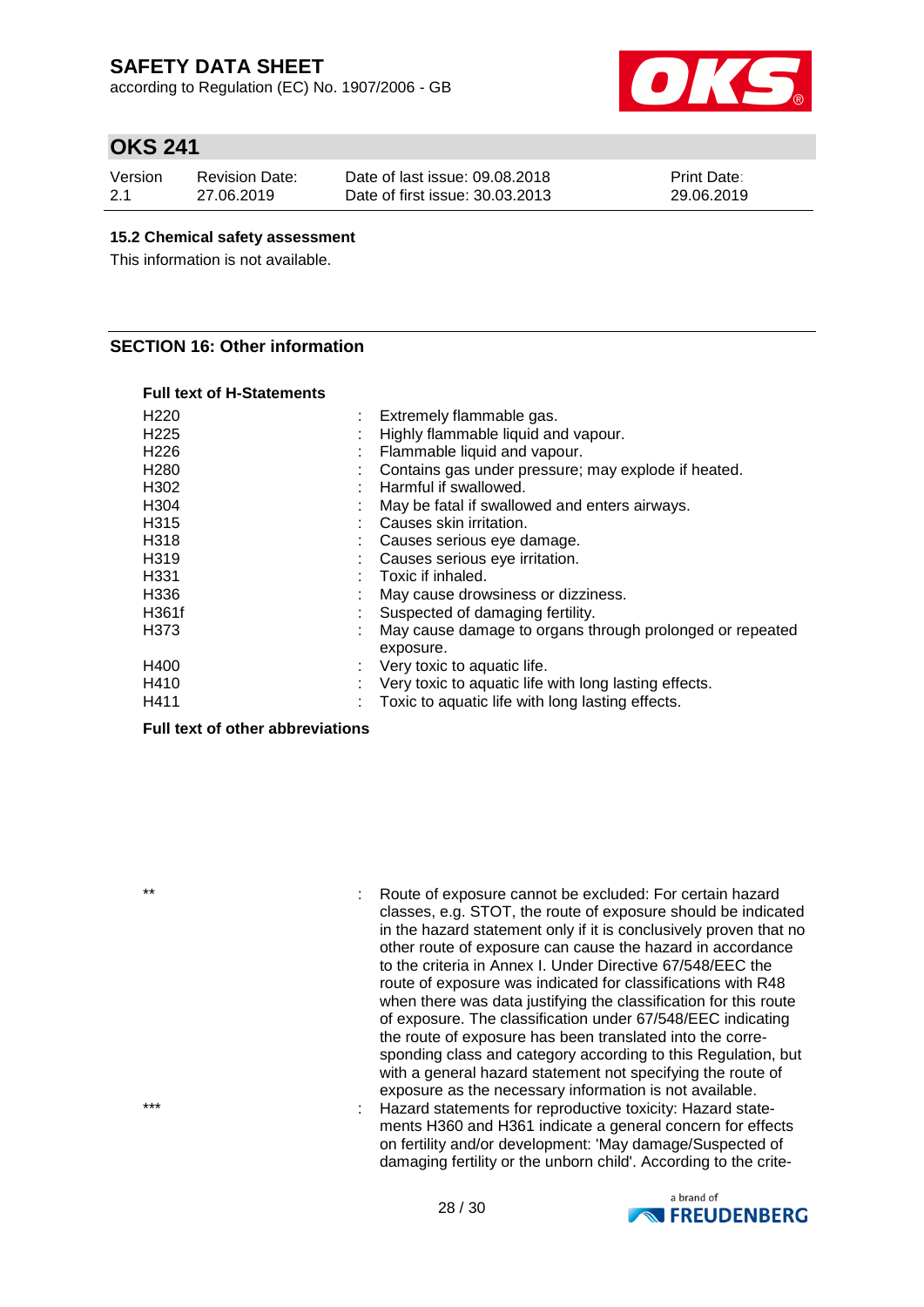according to Regulation (EC) No. 1907/2006 - GB



## **OKS 241**

| Version<br>2.1 | <b>Revision Date:</b><br>27.06.2019 | Date of last issue: 09.08.2018<br>Date of first issue: 30.03.2013                                                                                                                                                                                                                                                                                                                                                                                                                                                                                                                                                                             | Print Date:<br>29.06.2019 |
|----------------|-------------------------------------|-----------------------------------------------------------------------------------------------------------------------------------------------------------------------------------------------------------------------------------------------------------------------------------------------------------------------------------------------------------------------------------------------------------------------------------------------------------------------------------------------------------------------------------------------------------------------------------------------------------------------------------------------|---------------------------|
|                |                                     | ria, the general hazard statement can be replaced by the haz-<br>ard statement indicating the specific effect of concern in ac-<br>cordance with Section 1.1.2.1.2. When the other differentiation<br>is not mentioned, this is due to evidence proving no such ef-<br>fect, inconclusive data or no data and the obligations in Article<br>4(3) shall apply for that differentiation. In order not to lose<br>information from the harmonised classifications for fertility and<br>developmental effects under Directive 67/548/EEC, the classi-<br>fications have been translated only for those effects classified<br>under that Directive |                           |
| Note P         |                                     | The classification as a carcinogen or mutagen need not apply<br>if it can be shown that the substance contains less than 0,1 %<br>w/w benzene (Einecs No 200-753-7). When the substance is<br>not classified as a carcinogen at least the precautionary<br>statements (P102-)P260- P262-P301 + P310-P331 shall ap-<br>ply. This note applies only to certain complex oil-derived sub-<br>stances in Part 3.                                                                                                                                                                                                                                   |                           |
|                | Note U (table 3.1)                  | When put on the market gases have to be classified as "Gas-<br>es under pressure", in one of the groups compressed gas,<br>liquefied gas, refrigerated liquefied gas or dissolved gas. The<br>group depends on the physical state in which the gas is pack-<br>aged and therefore has to be assigned case by case. The<br>following codes are assigned: Press. Gas (Comp.) Press. Gas<br>(Liq.) Press. Gas (Ref. Liq.) Press. Gas (Diss.) Aerosols shall<br>not be classified as gases under pressure (See Annex I, Part<br>2, Section 2.3.2.1, Note 2).                                                                                      |                           |

ADN - European Agreement concerning the International Carriage of Dangerous Goods by Inland Waterways; ADR - European Agreement concerning the International Carriage of Dangerous Goods by Road; AICS - Australian Inventory of Chemical Substances; ASTM - American Society for the Testing of Materials; bw - Body weight; CLP - Classification Labelling Packaging Regulation; Regulation (EC) No 1272/2008; CMR - Carcinogen, Mutagen or Reproductive Toxicant; DIN - Standard of the German Institute for Standardisation; DSL - Domestic Substances List (Canada); ECHA - European Chemicals Agency; EC-Number - European Community number; ECx - Concentration associated with x% response; ELx - Loading rate associated with x% response; EmS - Emergency Schedule; ENCS - Existing and New Chemical Substances (Japan); ErCx - Concentration associated with x% growth rate response; GHS - Globally Harmonized System; GLP - Good Laboratory Practice; IARC - International Agency for Research on Cancer; IATA - International Air Transport Association; IBC - International Code for the Construction and Equipment of Ships carrying Dangerous Chemicals in Bulk; IC50 - Half maximal inhibitory concentration; ICAO - International Civil Aviation Organization; IECSC - Inventory of Existing Chemical Substances in China; IMDG - International Maritime Dangerous Goods; IMO - International Maritime Organization; ISHL - Industrial Safety and Health Law (Japan); ISO - International Organisation for Standardization; KECI - Korea Existing Chemicals Inventory; LC50 - Lethal Concentration to 50 % of a test population; LD50 - Lethal Dose to 50% of a test population (Median Lethal Dose); MARPOL - International Convention for the Prevention of Pollution from Ships; n.o.s. - Not Otherwise Specified; NO(A)EC - No Observed (Adverse) Effect Concentration; NO(A)EL - No Observed (Adverse) Effect Level; NOELR - No Observable Effect Loading Rate; NZIoC - New Zealand Inventory of Chemicals; OECD - Organization for Economic Co-operation and Development; OPPTS - Office of Chemical Safety and Pollution Prevention; PBT - Persistent, Bioaccumulative and Toxic substance; PICCS - Philippines Inventory of Chemicals and Chemical Substances; (Q)SAR - (Quantitative) Structure Activity Relationship; REACH - Regulation (EC) No 1907/2006 of the European Parliament and of the Council concerning the Registration, Evalua-